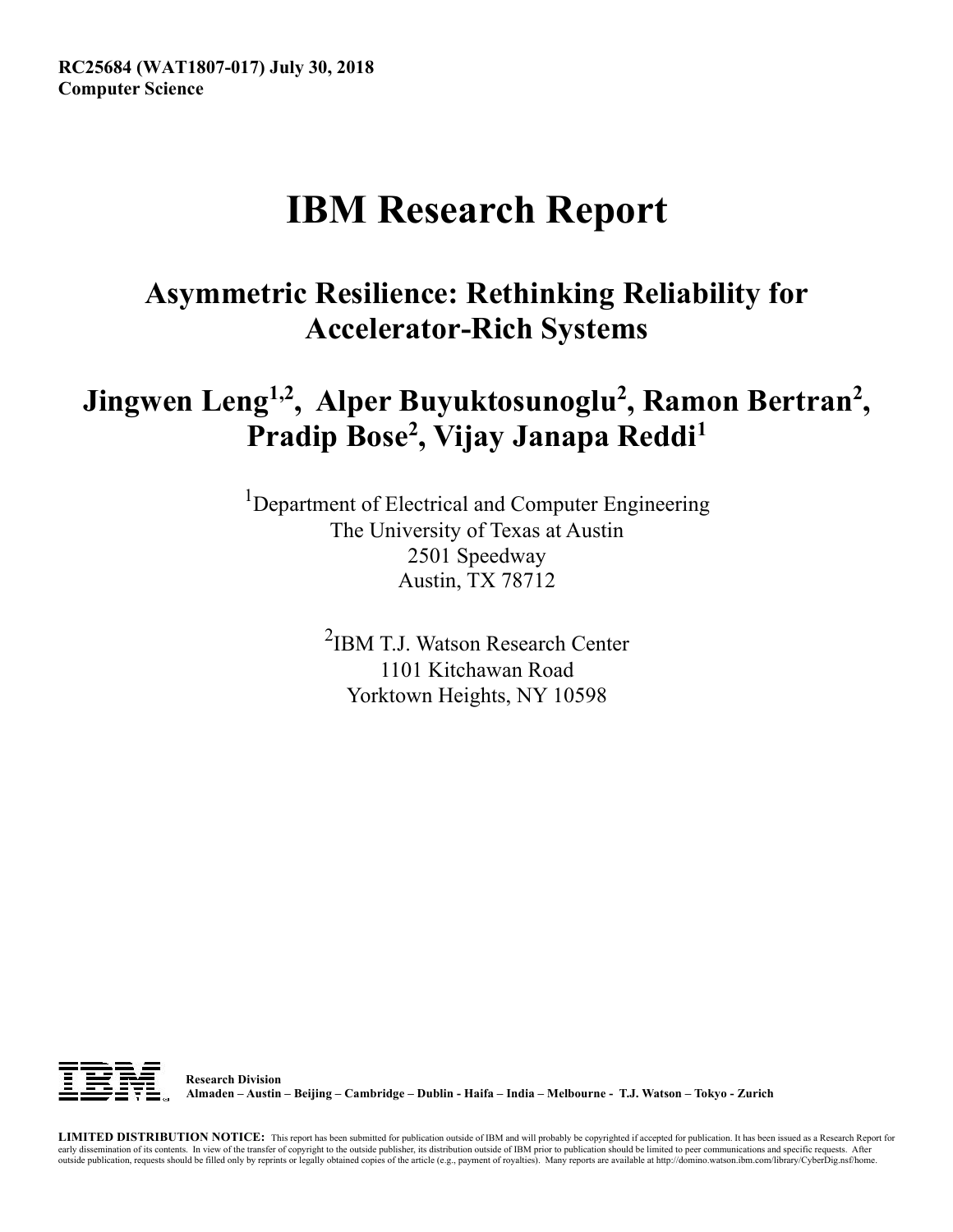## Asymmetric Resilience: Rethinking Reliability for Accelerator-Rich Systems

Jingwen Leng<sup>1,2</sup>\*, Alper Buyuktosunoglu<sup>2</sup>, Ramon Bertran<sup>2</sup>, Pradip Bose<sup>2</sup>, Vijay Janapa Reddi<sup>1</sup>

<sup>1</sup>*Dept. of Electrical and Computer Engineering, The University of Texas at Austin* 2 *IBM T. J. Watson Research Center*

 $^1$  leng-jw@sjtu.edu.cn,  $^2$ {alperb, rbertra, pbose}@us.ibm.com,  $^1$ vj@ece.utexas.edu

#### **Abstract**

We have already entered the heterogeneous computing era when computing systems harness computational horsepower from not only general purpose CPUs but also other processors such as graphics processing unit (GPU) and hardware accelerators. Performance, power-efficiency, and reliability are three most critical aspects of processors, and there usually exists a tradeoff among them. Accelerators are heavily optimized for performance and power-efficiency rather than reliability. However, it is equally important to ensure overall reliability while introducing accelerators to computing systems.

In this paper, we focus on optimizing accelerator's reliability without adopting the "whac-a-mole" paradigm which develops accelerator-specific reliability optimization. Instead, we advocate maintaining the reliability at the system level, and propose the design paradigm called "asymmetric resilience," whose principle is to develop the reliable heterogeneous system centering around the CPU architecture. This generic design paradigm eases accelerators away from reliability optimization. We present the design principles and practices for the heterogeneous system that adopt such design paradigm. Following the principles of asymmetric resilience, we demonstrate how to use CPU architecture to handle GPU execution errors, which allows GPU focus on typical case operation for better energy efficiency. We explore the design space and show that the average overhead is only 1% for error-free execution and the overhead increases linearly with error probability.

#### **1 Introduction**

Performance, power efficiency, and reliability are three most crucial aspects of computing systems. However, the CPU scaling can no longer sustain our increasing demand for per-

<sup>∗</sup> Jingwen is currently a tenure-track assistant professor at Dept. of Computer Science and Engineering, Shanghai Jiao Tong University. This work was completed while the first author was in the United States, working part-time at IBM T. J. Watson Research Center, Yorktown Heights, NY and part-time at U of Texas at Austin as a graduate assistant.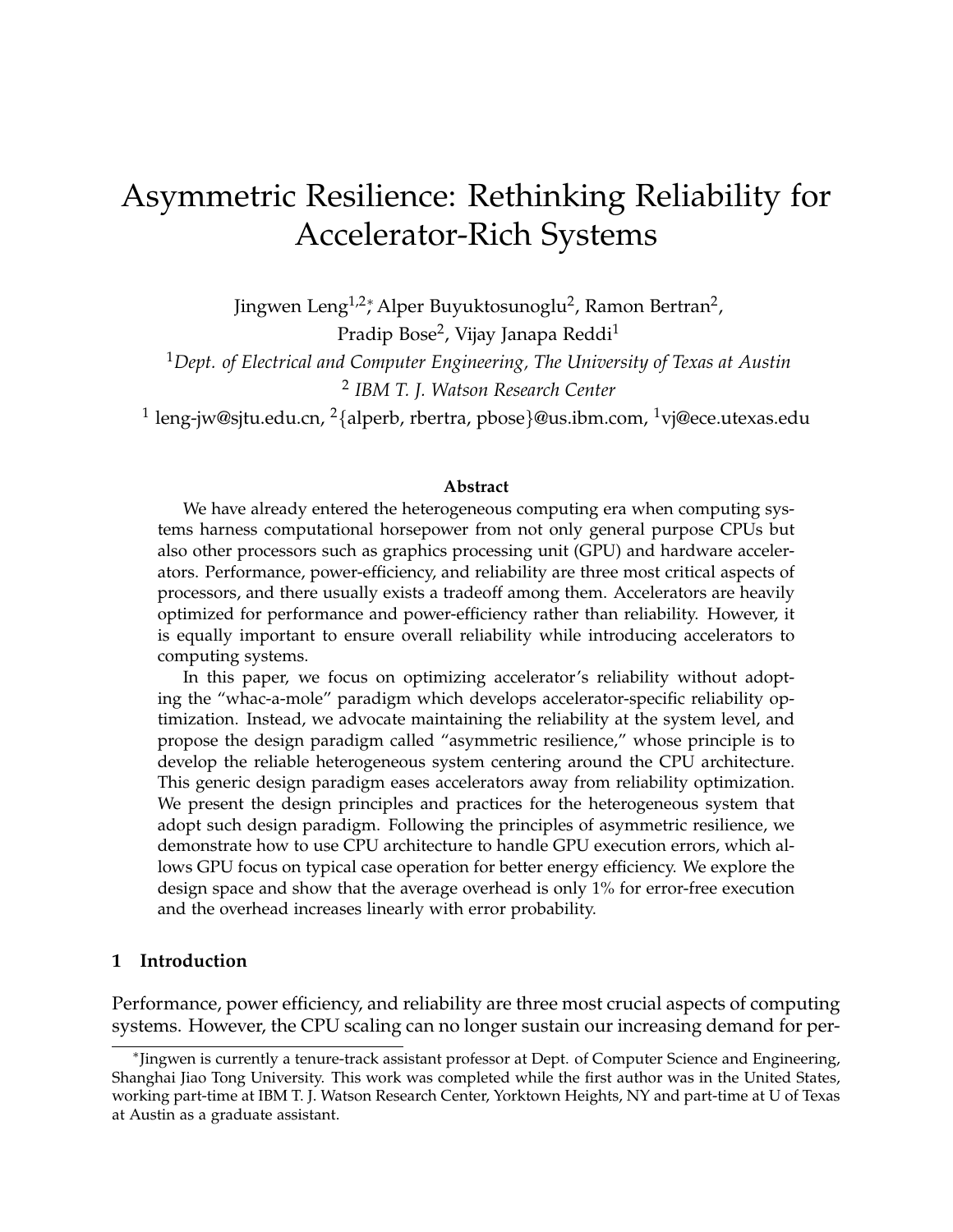

**Figure 1:** Trend for number of accelerators.

formance and power efficiency because of the end of Dennard scaling and the diminishing return of microarchitecture enhancement. As such, hardware accelerators [1, 2, 3, 4] are deemed to be the solution to provide continued performance and power efficiency improvements beyond the general purpose CPUs.

Introducing hardware accelerators into computing system can increase the system's error vulnerability. Accelerators are optimized for performance and power efficiency. This usually comes at the price of reduced reliability because of the inherent trade-off across those three metrics [5]. For example, prior works [6, 7] studying GPU errors in large-scale systems have found that the GPU's MTBF (mean time between failures) is almost 8x lower than that of the CPU. As such, it is crucial to maintain computing systems' reliability while introducing accelerators.

As shown in Figure 1, the number of accelerators is increasing at an unprecedented rate. Accelerators specialize in different computation patterns and thus have significantly different architectures. The rich diversity and high count of accelerators make the reliability challenge progressively steeper. Traditional CPU-centric reliability mechanisms would not work because they would defeat the original goal of efficiency that is targeted by the use of accelerators.

To this end, we propose a design paradigm called *asymmetric resilience* to ensure the reliability of heterogeneous systems in the presence of transient accelerator execution errors. The fundamental idea is to relax the resiliency requirement of the accelerator architecture and ensure the system reliability centering around the CPU architecture. In asymmetric resilience, an accelerator only needs to detect the error and report to the CPU, and the system relies on the CPU to recover from the detected error. As such, we can avoid the accelerator-specific reliability optimization, and let designers continue to focus on the accelerator performance or power efficiency optimizations.

We demonstrate the case of applying the asymmetric resilience principles to make a trade-off between energy efficiency and reliability in a CPU-GPU system. Specifically, we optimize the GPU's voltage guardband. Prior works on CPUs showed more than 20% energy saving potential [10, 11] because the nominal voltage is over-provisioned for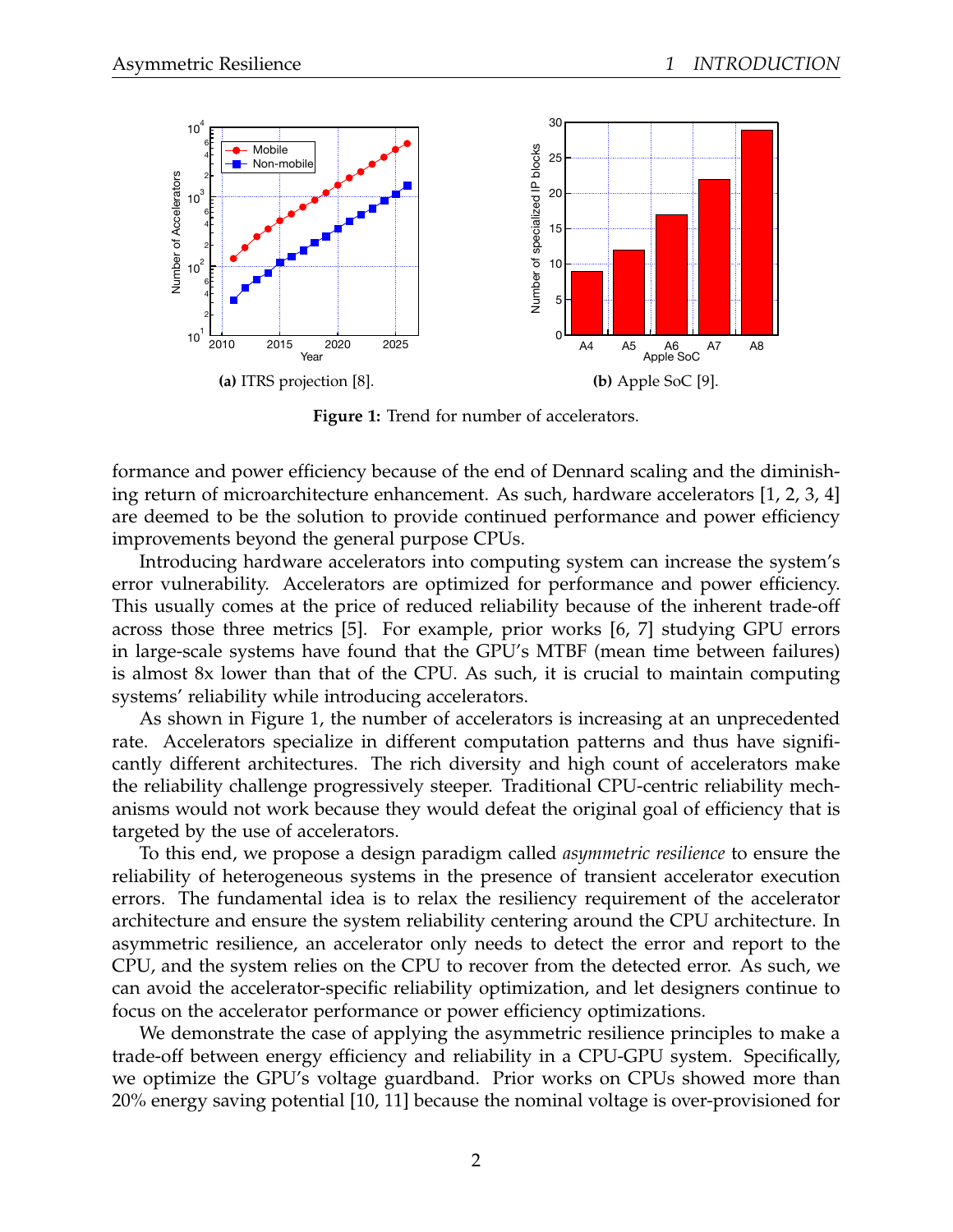

**Figure 2:** Overview of asymmetric resilience. The fundamental idea is to ensure the system's reliability using the most resilient component. Our studied paradigm has two (strong and weak) resilient domains, which host the CPU and accelerators, respectively. The former is optimized for resiliency and ensures system-level reliability and the latter is optimized for performance/power.

typical case operation. We propose a new design paradigm in which the CPU handles GPU's worst-case condition, and lets the GPU focus on the typical-case operation for better energy efficiency.

We develop a runtime system that uses the CPU to recover from GPU error caused by worst-case voltage conditions. We study the important implications and explore the design space of asymmetric resilience on the basis of a developed testbed system. By studying the error characteristics of such errors and how those errors propagate from the GPU to the CPU, we find that the CPU can recover from the GPU error by simply relaunching the kernel in most cases. We find that 69 out of 81 kernels in studied CUDA programs only require a single relaunch to recover from the detected error. For the remaining 12 kernels, our runtime can automatically decide the minimum set of kernels to relaunch, with a lightweight source-code level annotation. Our runtime system incurs negligible performance overhead in the error-free execution, and we propose several optimizations that can minimize the error recovery overhead.

We make the following contributions in this work:

- We propose the concept of asymmetric resilience, a generic design paradigm that ensures reliability of accelerator-rich systems in the presence of transient accelerator errors. Such a design paradigm relies on the CPU and exempts accelerators from heavy resiliency optimizations (Section 2).
- We demonstrate the case of applying the asymmetric resilience principles to make a trade-off between energy efficiency and reliability in a CPU-GPU system. We show that it is possible to use the CPU to handle GPU errors caused by worst case conditions, which lets the GPU operate at the typical case condition for better energy efficiency (Section 3).
- We show how to use the CPU to recover from GPU errors by implementing an asymmetric resilience runtime system. Our runtime has near zero overhead when no error occurs and we study optimizations to minimize its error recovery overhead (Section 4).

We organize the paper as follows. Section 2 details the principles behind asymmetric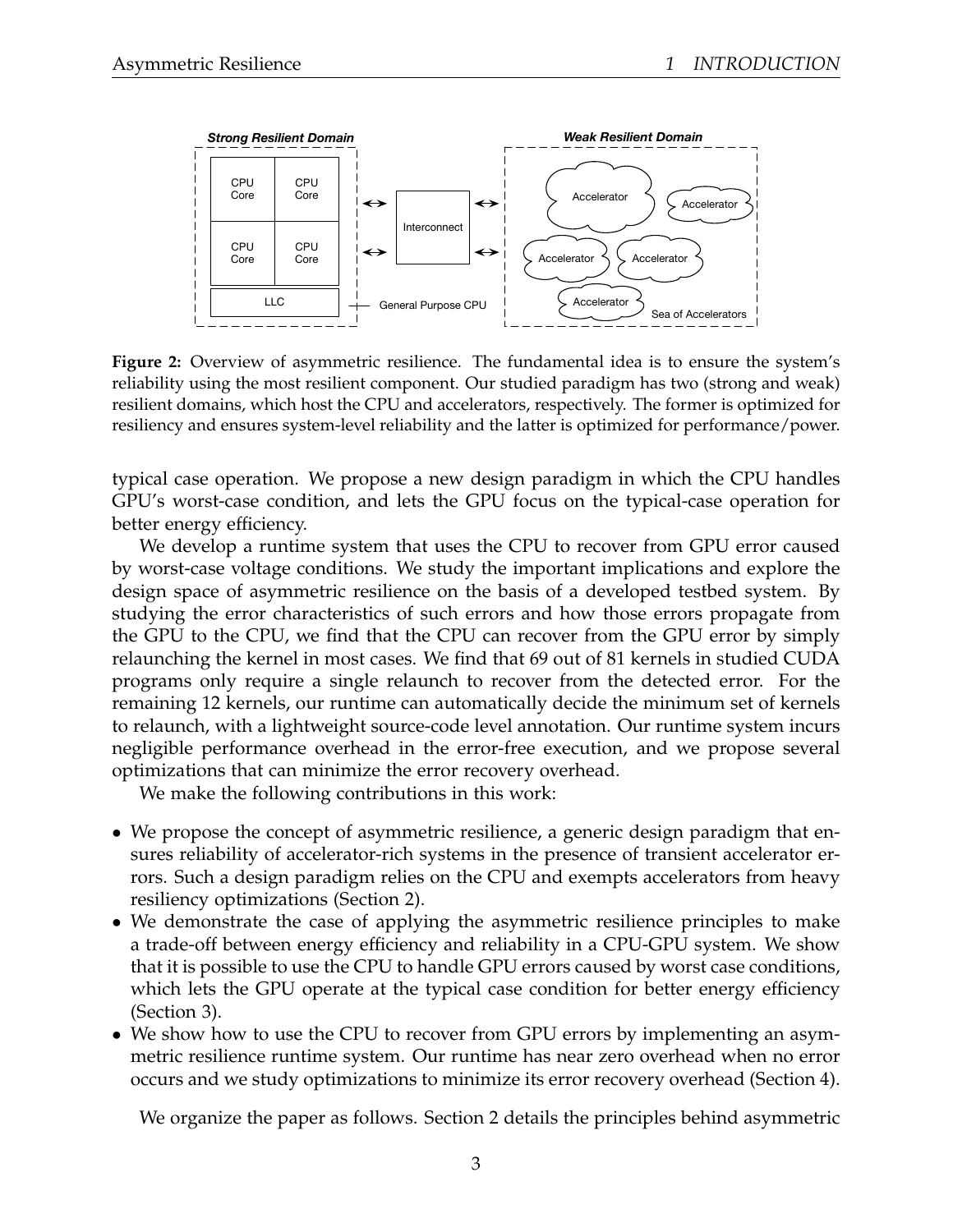resilience. Section 3 motivates a case of using asymmetric resilience to make a trade-off between energy efficiency and reliability. Section 4 describes our asymmetric resilience runtime system. Section 5 shows our experimental setup for our prototype, and Section 6 evaluates our system. Section 7 discusses current limitation of our system and possible extension. Section 8 compares against related works, and Section 9 concludes the paper.

### **2 Asymmetric Resilience**

In this section, we propose the design paradigm called *asymmetric resilience* for ensuring the reliability of heterogeneous system against accelerator errors. We first describe the fundamental principles of asymmetric resilience, which divide the system to domains with different levels of resiliency and ensure the system reliability using the most resilient domain. We then show practices of applying those principles to build a reliable heterogeneous system. This design paradigm relaxes the resiliency requirement of the accelerator by relying on the CPU to handle the error during accelerator computation.

#### **2.1 Design Principles**

In this subsection, we describe the principles of our proposed asymmetric resilience design paradigm for building a reliable heterogeneous system against accelerator execution errors. We first explain the meaning of the term "resiliency" and the term "reliability," respectively. In our terminology, the term reliability means the system is capable of consistently performing computation according to its specifications and generating the expected outcome.

The term resiliency refers to a computing system's capability of recovering from errors. In other words, computing systems need to adopt different resilient techniques for different possible types of errors to achieve the reliability. For example, a computing system can deploy ECC (error correction code) enabled memory for protecting against soft errors, and can leverage RAID (redundant array of inexpensive disks) for protecting against disk failures [12].

Our work aims for the accelerator-independent mechanism to handle accelerator's error given the fact that the number of accelerators is exploding (Figure 1). In contrast, we can build a reliable heterogeneous system by developing resilient accelerators that can detect and recover from errors themselves, which is not desirable because it requires accelerator-specific optimization and can incur significant overhead. For example, recently studied accelerators [1, 2, 3, 4] all have moderate complexity and it is non-trivial to transform them to be resilient against errors. Moreover, not all CPU-centric error recovery mechanisms can apply to accelerators. For example, CPU can treat a transient error in the same way as mis-speculation [10, 13, 14] while emerging parallel architectures like GPU do not support speculation.

Recognizing the trend of increasing number of accelerators and the need for an architecture-independent solution, we propose a generic and low overhead system architecture for designing a reliable computing system in the presence of accelerator errors. The fundamental insight is to use the most resilient computing component to handle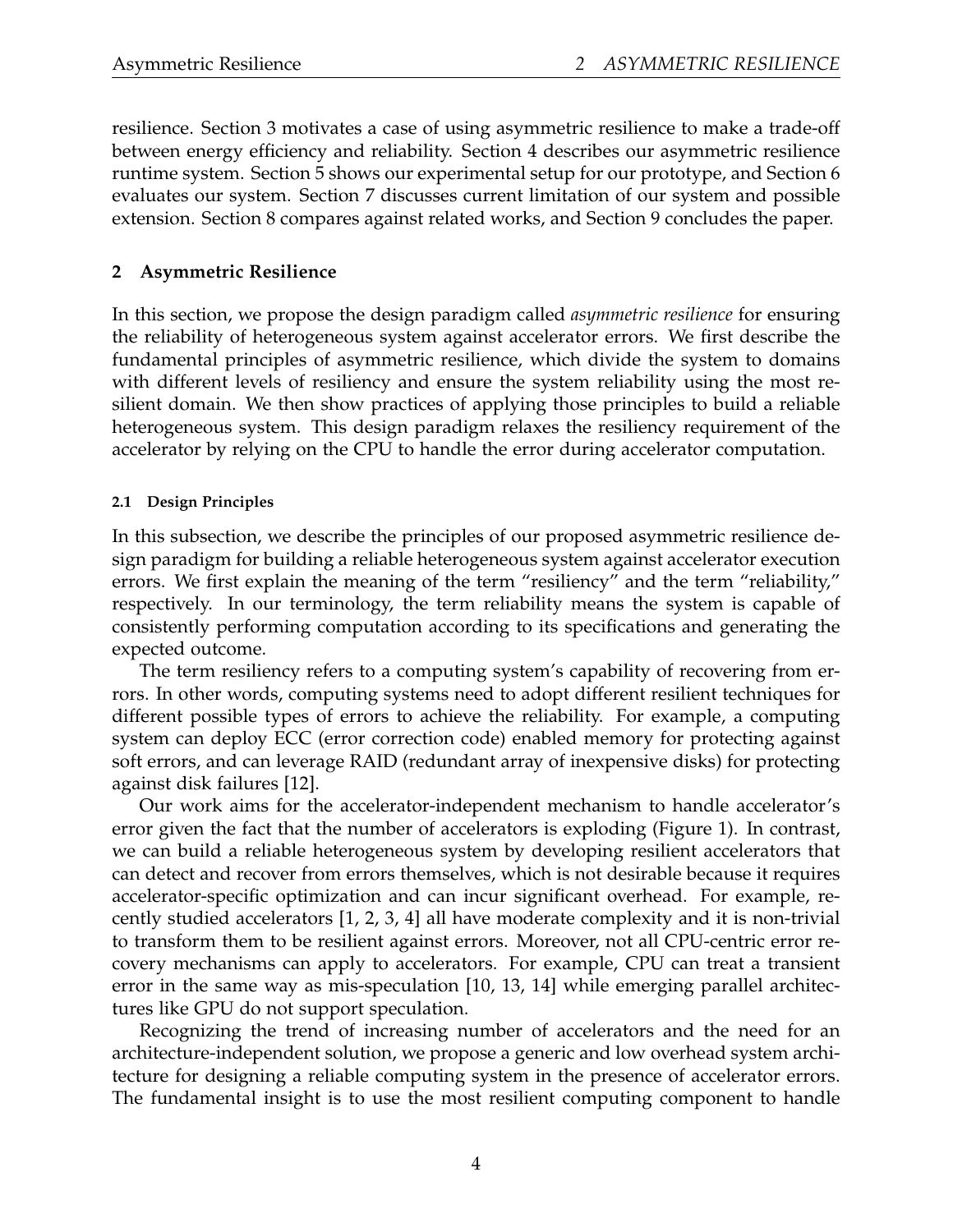

**Figure 3:** Overview of asymmetric resilience. The fundamental idea is to ensure the system's reliability using the most resilient component. Our studied paradigm has two (strong and weak) resilient domains, which host the CPU and accelerators, respectively. The former is optimized for resiliency and ensures system-level reliability and the latter is optimized for performance/power.

errors from other less resilient components, rather than make all components handle errors by themselves. As a result, the system has multiple domains with different levels of resiliency. As such, we call the proposed system architecture asymmetric resilience.

As the first effort for studying asymmetric resilience, we consider a system with two domains shown in Figure 3: the *strong resilient domain* and the *weak resilient domain*. The former domain has a strong resilience requirement: it can detect targeted errors and recover from them. In contrast, the latter domain has a relaxed resilience requirement: it only needs to detect the error. In asymmetric resilience, the system relies on the strong resilient domain to guarantee the system-level reliability in the presence of errors from the weak resilient domain. In other words, the strong resilient domain is the fail-safe mechanism for the entire system.

In the system with asymmetric resilience, it is natural to deploy the accelerators in the weak resilient domain, and the CPUs in the strong resilient domain, as shown in Figure 3. The design paradigm is best applicable to the loosely coupled heterogeneous system. In such system, the accelerator sits outside of the CPU core's pipeline, and they communicate through an interconnect or shared memory. We do not discuss the memory subsystem here because it does not affect the principles of asymmetric resilience. But we will explain how the memory subsystem determines the implementation in the next subsection. In contrast, an accelerator can also be tightly integrated as a special functional unit inside the CPU core pipeline. It is relatively easy to handle the accelerator execution error in the tightly coupled architecture. Because the accelerator is essentially a special functional unit in the CPU pipeline [15], its execution error can be treated in a similar way of handling the pipeline exception.

Our proposed design paradigm can be used to protect the system against transient errors originating from accelerators. External events such as capacitive cross-talk, power supply noise, cosmic rays and alpha particles can cause transient errors, and these constitute a major concern. The required effort of using the CPU in the strong resilient domain is relatively small because the reliability of general purpose CPU architecture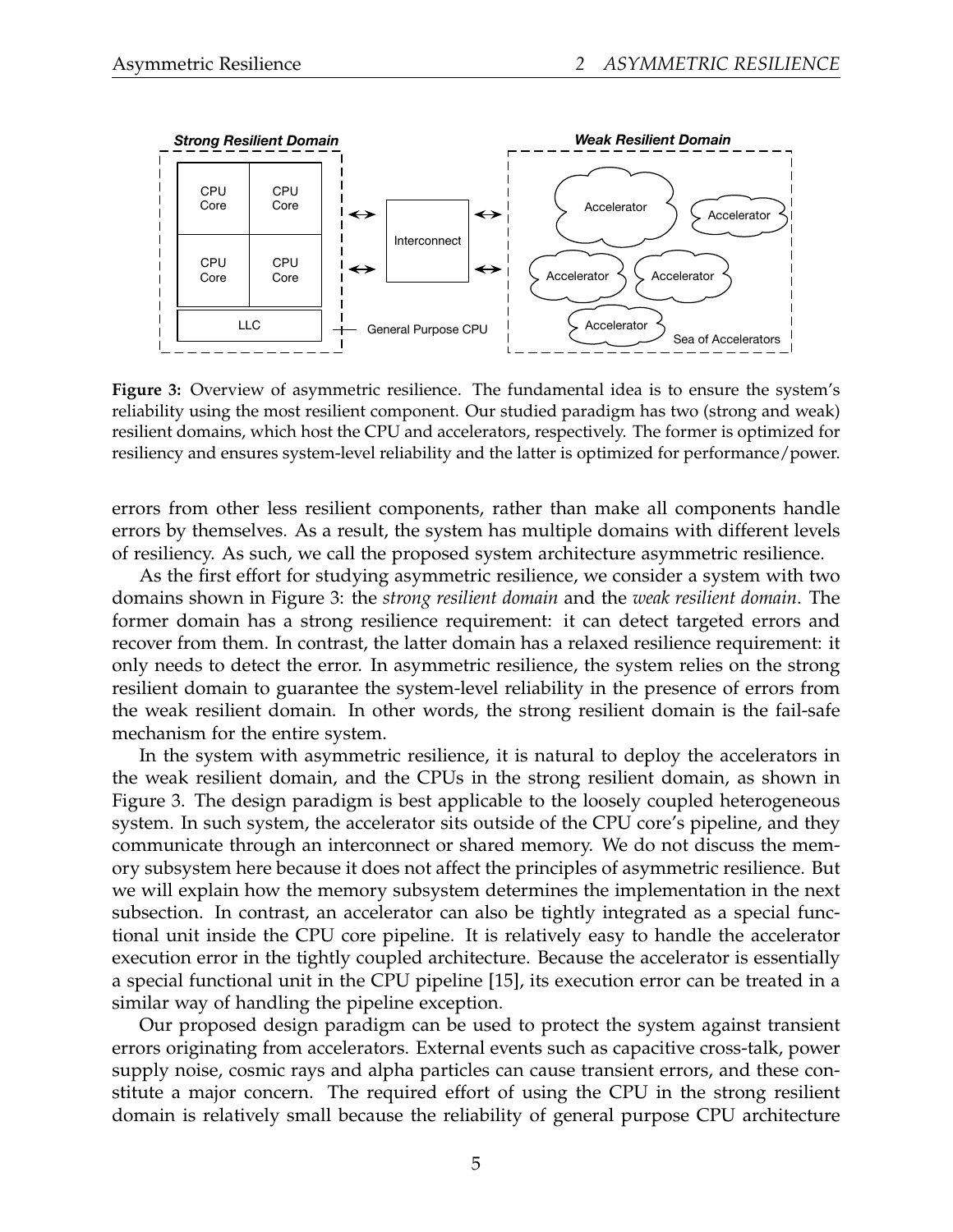

**(a)** Error free operation with overlapped CPU and accelerator computation.



**(b)** When the accelerator detects the execution error, the CPU pauses its computation, restores to the previous checkpoint, and re-compute in the accelerator.

**Figure 4:** The role of CPU in resilience design paradigm. (a) shows an error-free execution, and (b) shows an error recovery process.

in the presence of those transient errors is a well-understood challenge that already has sophisticated solutions [10, 13, 14, 16].

Adopting asymmetric resilience incurs relatively small overhead in the accelerator because the only extra required features are capabilities of error detection and reporting. The error detection is relatively architecture-independent because of the same underlying causes for the errors. The proposed design paradigm avoids the architecturedependent error recovery procedure by "offloading" such job to the CPU because the CPU serves as the safety-net for the entire system. This allows accelerator designers to keep focusing on their performance or power efficiency optimizations instead of the resiliency.

#### **2.2 Design Practice**

In this subsection, we describe how to build a practically reliable computing system following the principles of asymmetric resilience. Specifically, we discuss the role of the accelerator, CPU, and memory subsystem in asymmetric resilience.

**The Role of Accelerator** Asymmetric resilience only requires accelerator to have the error detection capability. The specific solution depends on the kinds of errors against which the system targets to protect. For example, an accelerator can deploy error correction code (ECC) for protecting against the threat of soft errors in an SRAM array cell or latch [17, 18, 19]. The accelerator can report errors that cannot be recovered by the deployed ECC to the CPU for error recovery. In this work, we target on errors caused by transient supply voltage fluctuation, which requires voltage sensor circuits to detect. We will discuss the details in Section 4.2. But in general, the error detection is a relatively architecture independent process because of the same underlying causes for errors.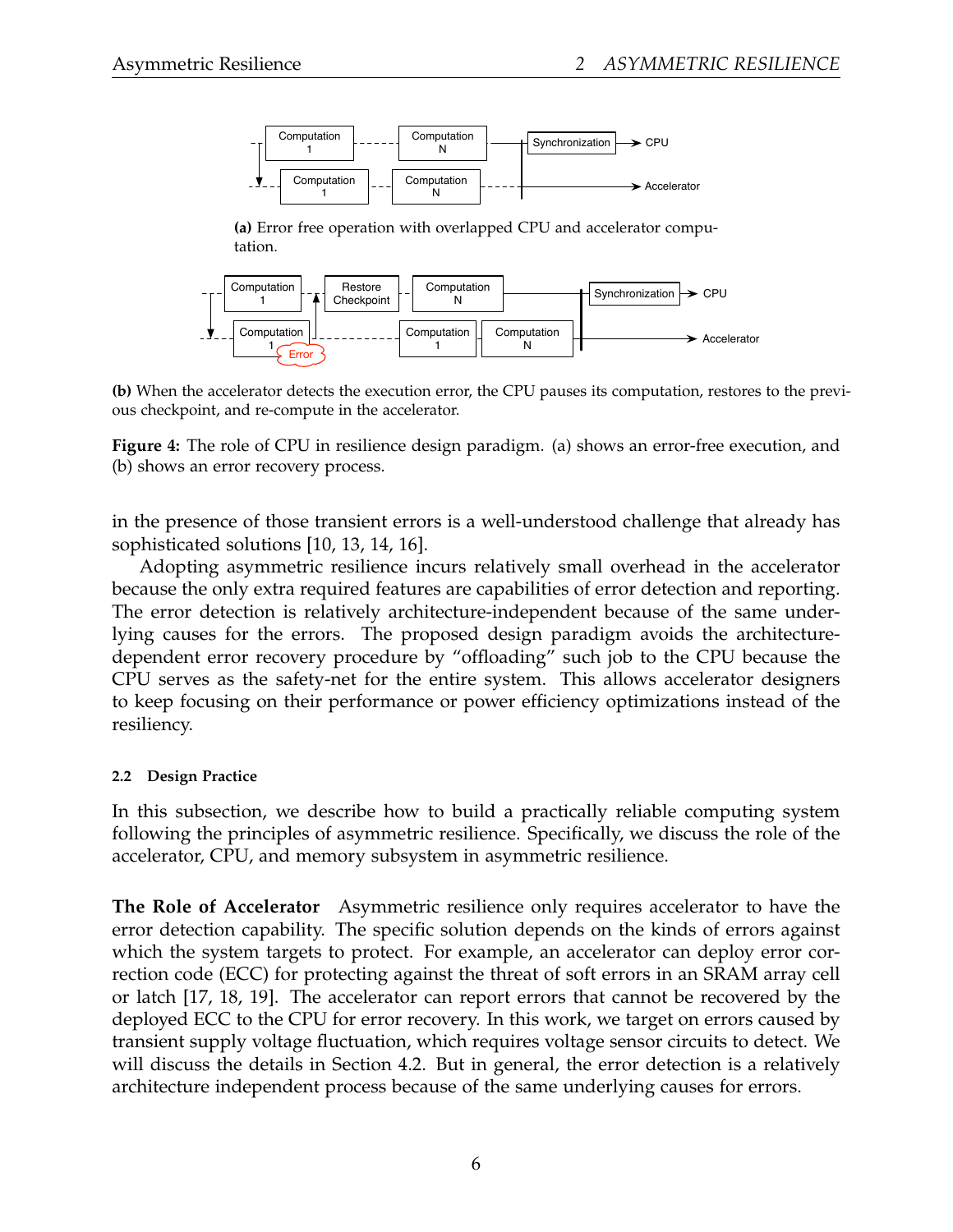**The Role of CPU** To understand the role of CPU in the asymmetric resilience, we first explain our assumed execution model in the heterogeneous system. We make the assumption that the acceleration computation is asynchronous relative to the CPU computation in the loosely coupled architecture because it results in higher utilization rate and improves system performance. Figure 4a illustrates the execution model where acceleration computation can overlap with CPU computation. Because the accelerator computation is asynchronous, the CPU needs to issue the synchronization command when it wants to use results from the accelerator computation.

The CPU has two main roles in the asymmetric resilience: *checkpointing* and *error recovery*. First, the CPU needs to make the checkpoint of necessary data to recover from the detected error. Since the asymmetric resilience targets errors that happen in the accelerators, we only need to make the checkpoint of memory that can be written by the accelerator. However, the kind of memory subsystem affects the memory that can be accessed by the accelerator, and hence affects how the CPU needs to make the checkpoint. We will discuss this in detail in the next paragraphs.

Second, the CPU needs to perform the error recovery once the error is detected. Figure 4b illustrates the error recovery process initiated by the CPU upon the detected accelerator error. The CPU first pauses its own computation and restores the memory related to the accelerator computation to the previous checkpoint. After restoring the checkpoint, it then replays all the issued accelerator computations between the previous checkpoint and error detection to recover from the error. The program resumes the CPU computation and the rest of accelerator computation until the synchronization command.

Note that it is not necessary for the program to replay any CPU computation because we assume that the error during accelerator computation would not corrupt the CPU computation before the synchronization point. This assumption requires modification to the memory management unit in the CPU depending on the type of memory subsystem, which we discuss later. With such assumption, the program would have known whether there was an error during the accelerator computation before the synchronization point. Since the CPU computation only uses the results from the accelerator computation after the synchronization point, the CPU computation will always use the error-free accelerator computation result.

**The Role of Memory Subsystem** The memory subsystem plays a major role in the asymmetric resilience design paradigm. Because the asymmetric resilience does not require accelerators in the weak resilient domains to recover from errors, an accelerator error can corrupt the CPU's data and result in a catastrophic failure. As such, the asymmetric resilience design paradigm necessitates the memory subsystem's error isolation capability that contains an accelerator's execution error in the memory region that it has access to.

We categorize the memory subsystem in the heterogeneous system as shown in Figure 5, and discuss how to augment each memory subsystem kind with the error isolation feature. Figure 5 shows three kinds of heterogeneous system's memory: the discrete memory, the unified memory, and the coherent memory. The CPU and accelerator have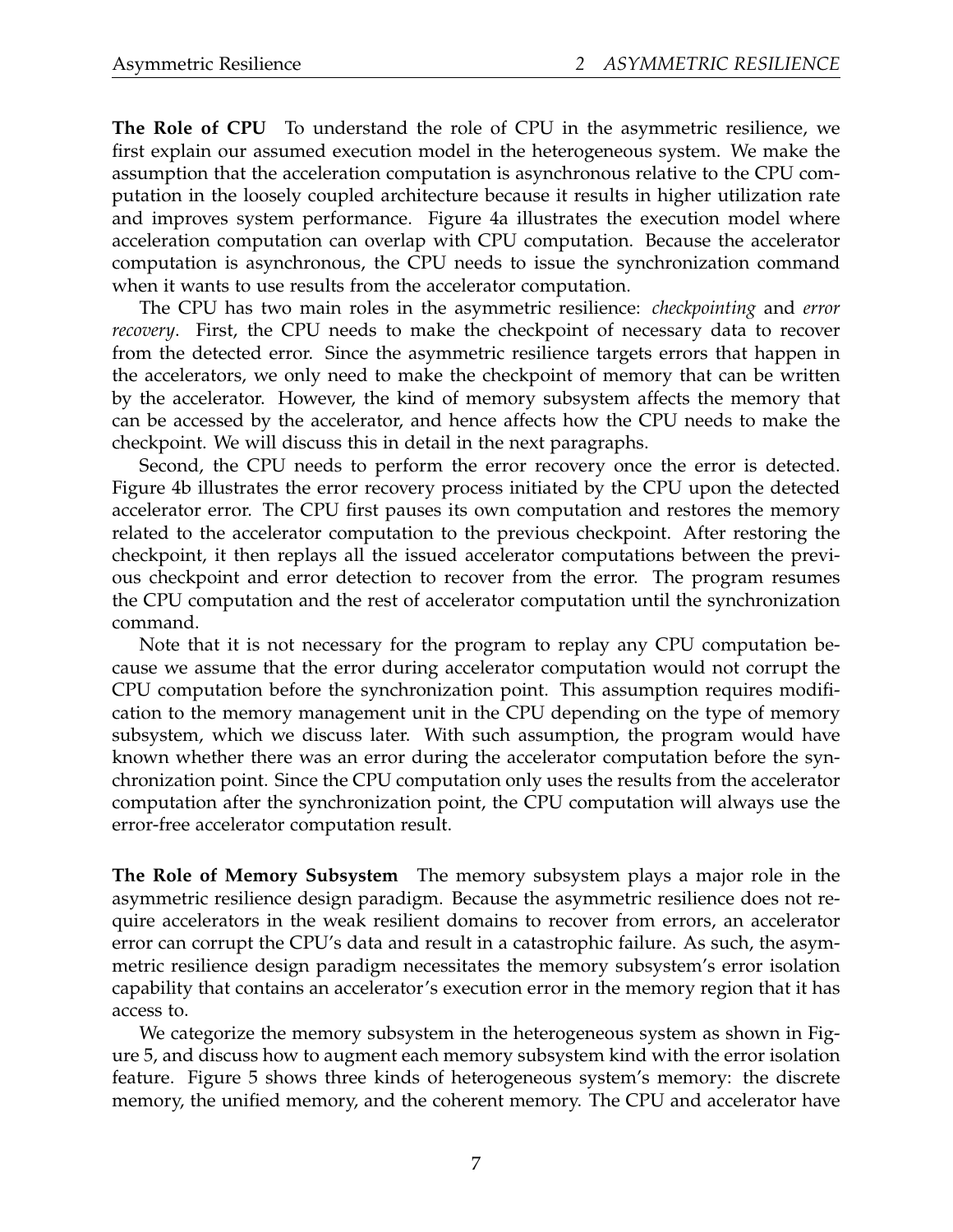

**Figure 5:** Heterogenous systems' memory subsystem taxonomy.

separate physical memory in the discrete memory subsystem. In contrast, they share the same memory in the unified memory subsystem. In the coherent memory subsystem, the CPU and accelerator share the same memory subsystem, and each has a coherent cache.

Current discrete CPU-GPU computing system adopts the discrete memory subsystem design. Although the physical memory is separate in such memory subsystem, all the memory can be in the same virtual address space [20]. In this kind of memory subsystem, the program running on the CPU needs to allocate and copy the input data to the accelerator memory, and the accelerator can only access its own memory while performing its computation. As such, this type of memory subsystem naturally ensures that the error on the accelerator does not propagate to the CPU memory.

We observe that the other two kinds of the memory subsystem (unified memory and coherent memory) are also used due to performance and programmability advantages. We require certain modification to achieve the error isolation effect for those two kinds of memory subsystems. The fundamental of error isolation is to prevent the accelerator from accessing an arbitrary memory address. One possible way of achieving that desired functionality is to modify the page table to distinguish the memory access of CPU and accelerator. We will discuss how to extend our work for these two memory subsystems in the discussion section.

### **3 A Case for Energy and Reliability Trade-Off**

In this section, we study a case where we use the asymmetric resilience to make a tradeoff between energy efficiency and reliability. Specifically, we demonstrate that following asymmetric resilience, the CPU architecture handles the worst case condition on the GPU and allows the GPU to focus on typical case situation for better energy efficiency. We first demonstrate that adapting the GPU's supply voltage to the typical case condition can significantly improve its energy efficiency compared to the current worst-case guardbanding GPU design. We then show the feasibility of using the CPU to handle the worst case condition in the GPU architecture to address the challenge of ensuring the reliability.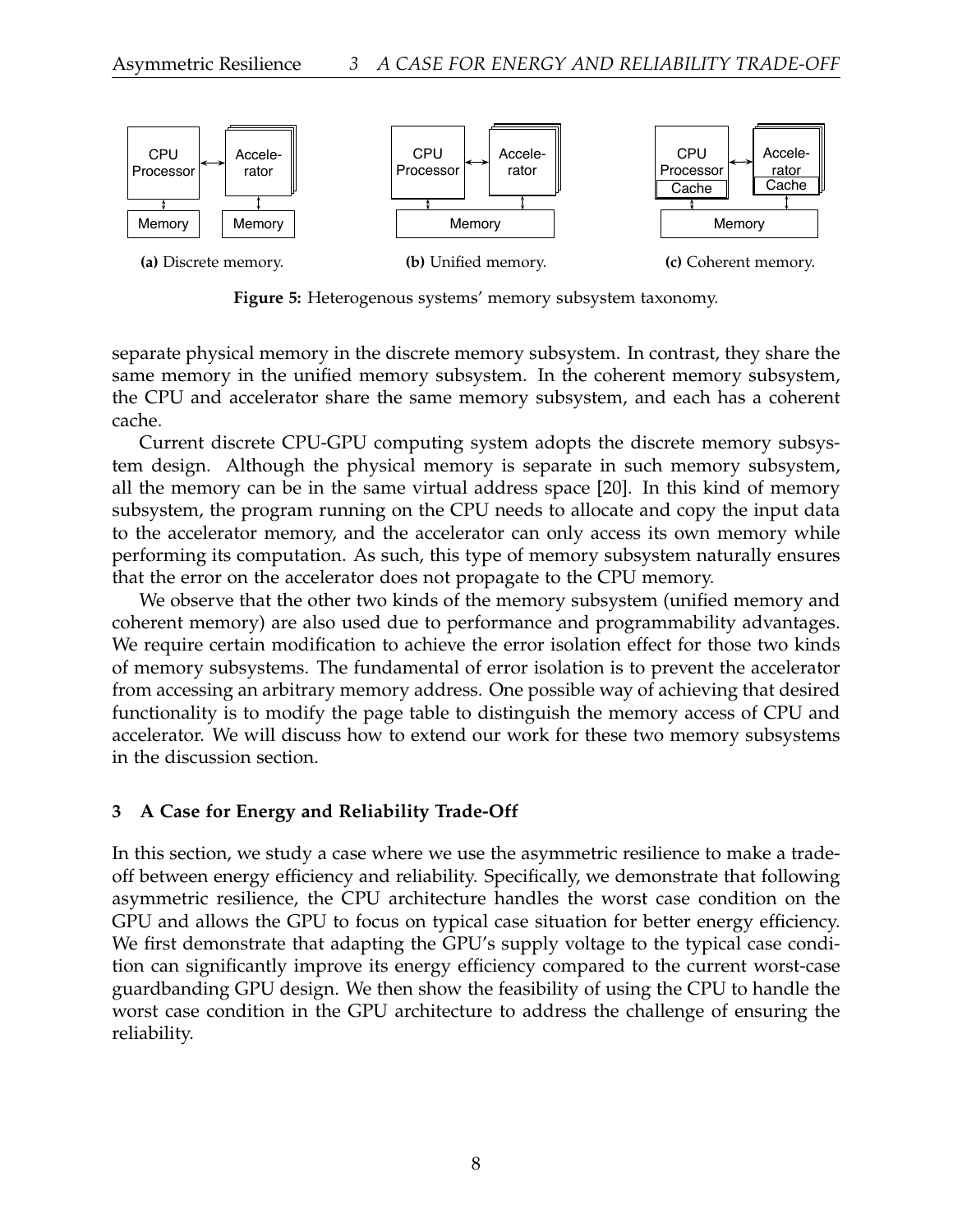

**Figure 6:** Each marker indicates a kernel's undervolt percent at its *Vmin* point. The max. percent is 18% and the min. is 9%.



**Figure 7:** Processors rely on excessive supply voltage margin to protect against voltage droops.

#### **3.1 GPU Typical-Case Voltage Guardband Optimization**

We first demonstrate that there is a significant opportunity of adapting GPU's supply voltage to the typical case situation by voltage guardband optimization. Specifically, we push down the supply voltage (i.e. undervolting at the nominal frequency) to the limit without impacting the correctness level assumed by an application developer. The voltage guardband exists to protect against worst case process, voltage, and temperature variation as well as aging. Because worst case condition rarely occurs, we can operate the GPU with a lower voltage most of the time and achieve significant energy savings.

We quantify the voltage guardband optimization opportunity by measuring the *Vmin* point of a set of representative GPU programs. *Vmin* is the minimum voltage level at which the program executes correctly but fails if the voltage is reduced further below. In other words, *Vmin* indicates the minimum working voltage at a fixed frequency. The margin between the nominal voltage and *Vmin* level is the optimization potential.

We measure the *Vmin* point for each individual kernel in the program. We gradually increase the GPU processor undervolt percent level when running each kernel and stop the experiment when the kernel starts to experience an error. We conduct such experiment in a testbed developed in this work with error checking capability, the details of which will be explained in Section 4. Briefly, we compare the GPU's allocated memory state with a "golden" state reference after each kernel execution. We consider the kernel executed correctly if memory states from the undervolt execution and golden reference are identical at the byte-level. We run all programs 1000 times at their measured *Vmin* points to ensure statistically sound results.

Our measurement indicates that the current GPU voltage is significantly over-provisioned due to the worst-case guardband methodology. Figure 6 shows the margin between the nominal voltage and kernel *Vmin* point on a GTX 680 card with Kepler architecture. The voltage stock setting of studied GTX 680 is 1.09 V at a frequency of 1.1 GHz. We find that up to 18.3% of the nominal voltage can be reduced without affecting the kernel's functional correctness.

We also observe a large variability in the studied kernel's *Vmin* values. In other words, a kernel's *Vmin* value strongly depends on its characteristics. As indicated in Figure 6, the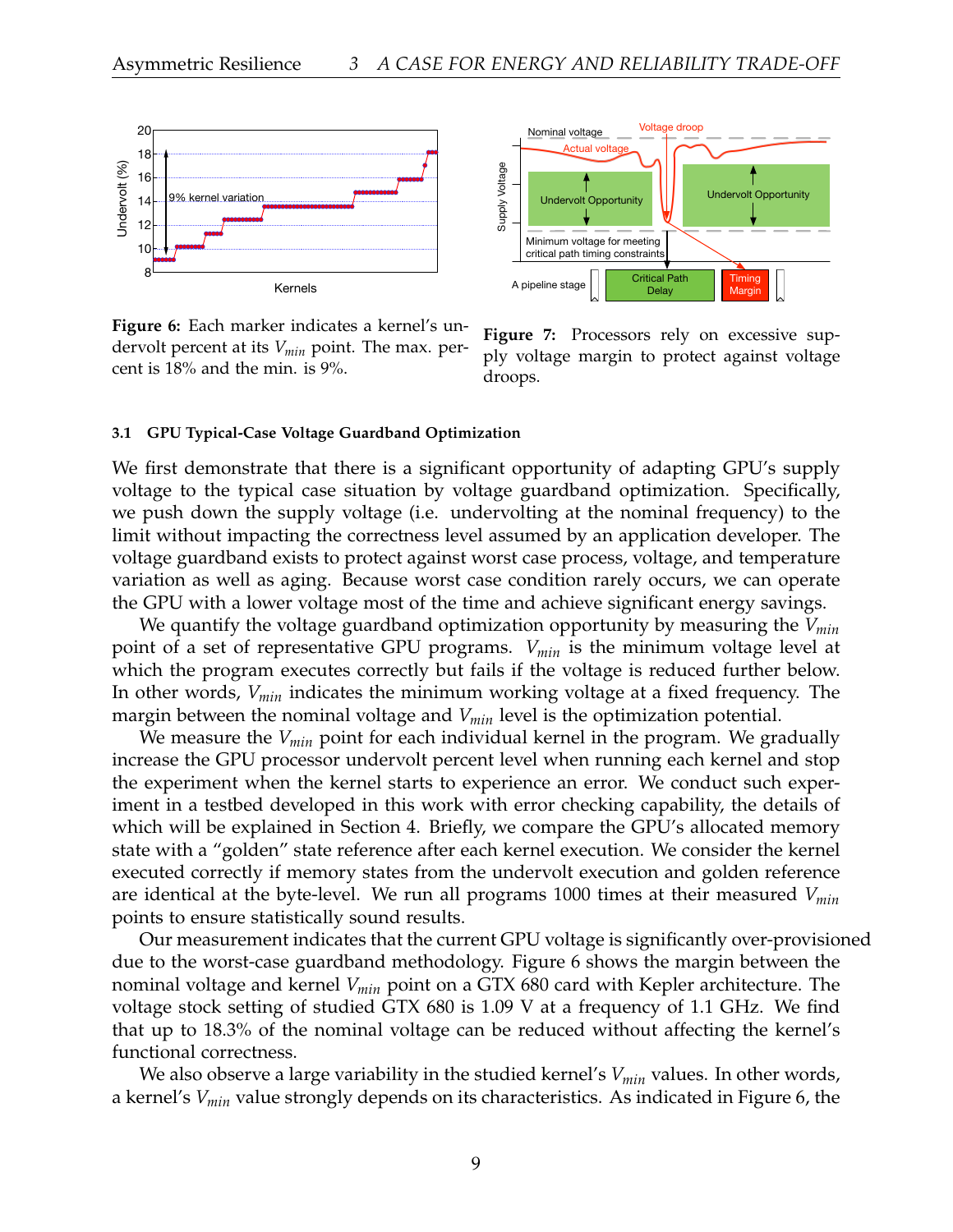maximum undervolt percent for a kernel (18%) is twice of the minimum value (9%). Such strong kernel dependent guardband requirement necessitates a kernel characteristics aware guardband management. Otherwise, half of the optimization opportunity would be wasted: our measured system-level energy saving with 18% undervolt is 25%, but only 12% with 9% undervolt. Note that the system-level energy includes DRAM and peripherals, which are not undervolted.

#### **3.2 CPU Worst-Case Voltage Guardband Handling**

In this subsection, we present our motivational results and analysis for the design paradigm that GPU adapts to the typical case condition while the CPU handles its worst case condition following asymmetric resilience principles. Prior work on the GPU guardband study has shown how to adapt to a kernel's *Vmin* by using performance counters based *Vmin* prediction model [21], but has not studied how to handle the worst case condition. Our work studies how to use the CPU architecture to handle the worst case condition in the GPU architecture.

We first analyze the characteristics of GPU error caused by the worst case event to study how to handle it. We specifically study errors caused by voltage noise because prior work [21] shows that a significant portion of the voltage guardband is allocated to protect against voltage noise and it also determines a kernel's *Vmin* value. Voltage noise refers to the constantly varying supply voltage as shown in Figure 7. It is the interaction result between the processor's non-zero impedance power delivery network and continuously varying current consumption [22]. For example, a sudden current surge after a pipeline stall caused by cache miss can cause the voltage droop below its nominal value. This also explains why the *Vmin* is program dependent. Designers must add a large enough guardband to cover the worst-case voltage droop magnitude because it can slow down the circuit and cause a timing error.

We perform a comprehensive study on the error characteristics and how the GPU error affects the CPU by operating each kernel below its *Vmin* point. Since we compare the entire allocated memory spaces in the GPU using our developed testbed, we can study how a timing error corrupts the memory spaces in a very fine-grained level. Figure 8 shows the aggregated kernel execution results when operating below its *Vmin* point. We first observe that the kernel still has a probability of executing correctly even though operating below its *Vmin* point, which was also observed by prior study [21].

We observe two major kinds of error events, which are memory output corruption and illegal memory access, as shown in Figure 8. The memory output corruption means that the kernel runs to completion but the output is different from the golden reference. When this occurs, the program finishes execution without any warning but produces an incorrect end result, which is commonly referred to silent data corruption (SDC) [23]. The illegal memory access means that the kernel execution reads or writes to an illegal memory address due to the error caused by large voltage droop. The illegal memory access will result in an explicitly reported CUDA runtime error. We summarize two important implications:

*Implication 1:* We observe that the error caused by voltage droop only corrupts the kernel's output memory, and does not corrupt the kernel's input memory. The possible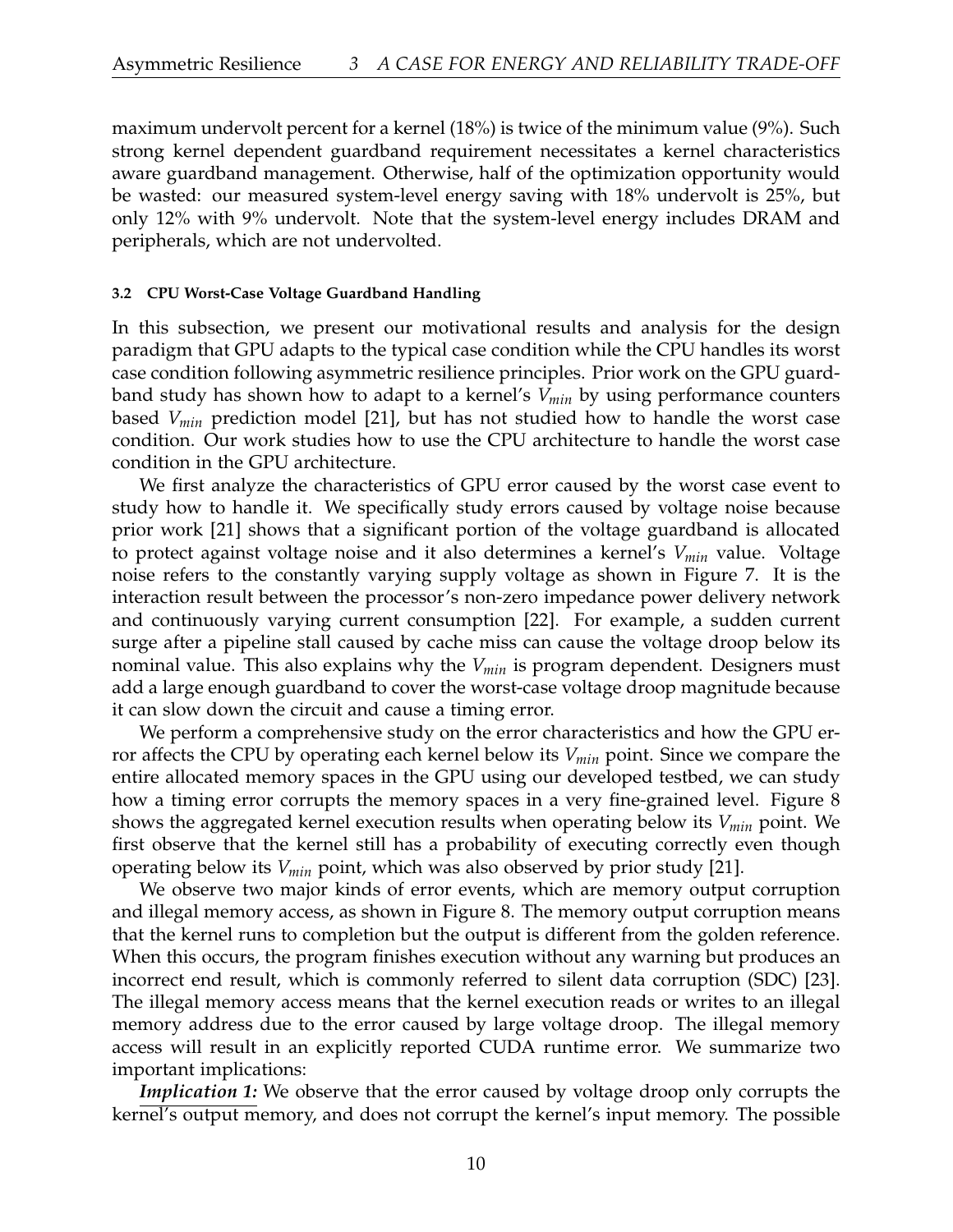



**Figure 8:** The distribution of runs that result in pass, memory output corruption, and illegal memory access when operating below the *Vmin* point.

**Figure 9:** The multi-GPU system experimental setup used for prototyping the asymmetric resilience.

explanation is as follows. An input memory corruption means that an error at the address calculation results in the input memory address space, which is much smaller compared to the entire memory space. As such, an address calculation error most likely leads to an illegal memory address. The GPU itself (possibly its memory management unit) can catch the illegal memory access and raise a CUDA runtime error.

*Implication 2:* We find that a GPU error does not affect the CPU's states until it accesses GPU's erroneous memory. Although we find that the GPU error can cause an incorrect end-result, the CPU's state can only be corrupted when the CPU needs to access the GPU results. The error in the GPU could also possibly lead to an illegal access to the CPU memory, which will be caught as an illegal memory access error.

In summary, we observe that the memory output corruption and illegal memory accesses are most dominant error events when the kernel operates below the *Vmin* point. We make the fundamental observation that the GPU error does not affect the CPU's states if the error is detected promptly. Such observation motivates us to use the CPU to recover from the GPU error using the principles of asymmetric resilience. In our experiment, we observe that an OS crash might occur when operating below the *Vmin*. But it does not occur until an additional 4-5% undervolt percent below the *Vmin* point, which leaves us enough error margin for avoiding the OS crash.

#### **4 Asymmetric Resilience Runtime Design**

Having demonstrated the possibility of using the CPU to recover from the GPU execution error, we present our runtime system design following the asymmetric resilience principles. We first present an overview of a testbed system on which we implement our runtime system. The testbed implements an intelligent and automatic redundant kernel execution that mimics GPU's error checking capability. We then present the details of our runtime system running on the CPU that can recover from GPU errors by automatic relaunch for most of the kernels. For kernels that we cannot automatically relaunch, we propose a solution to find the minimum set of kernels to relaunch with the annotation of the kernel's input and output.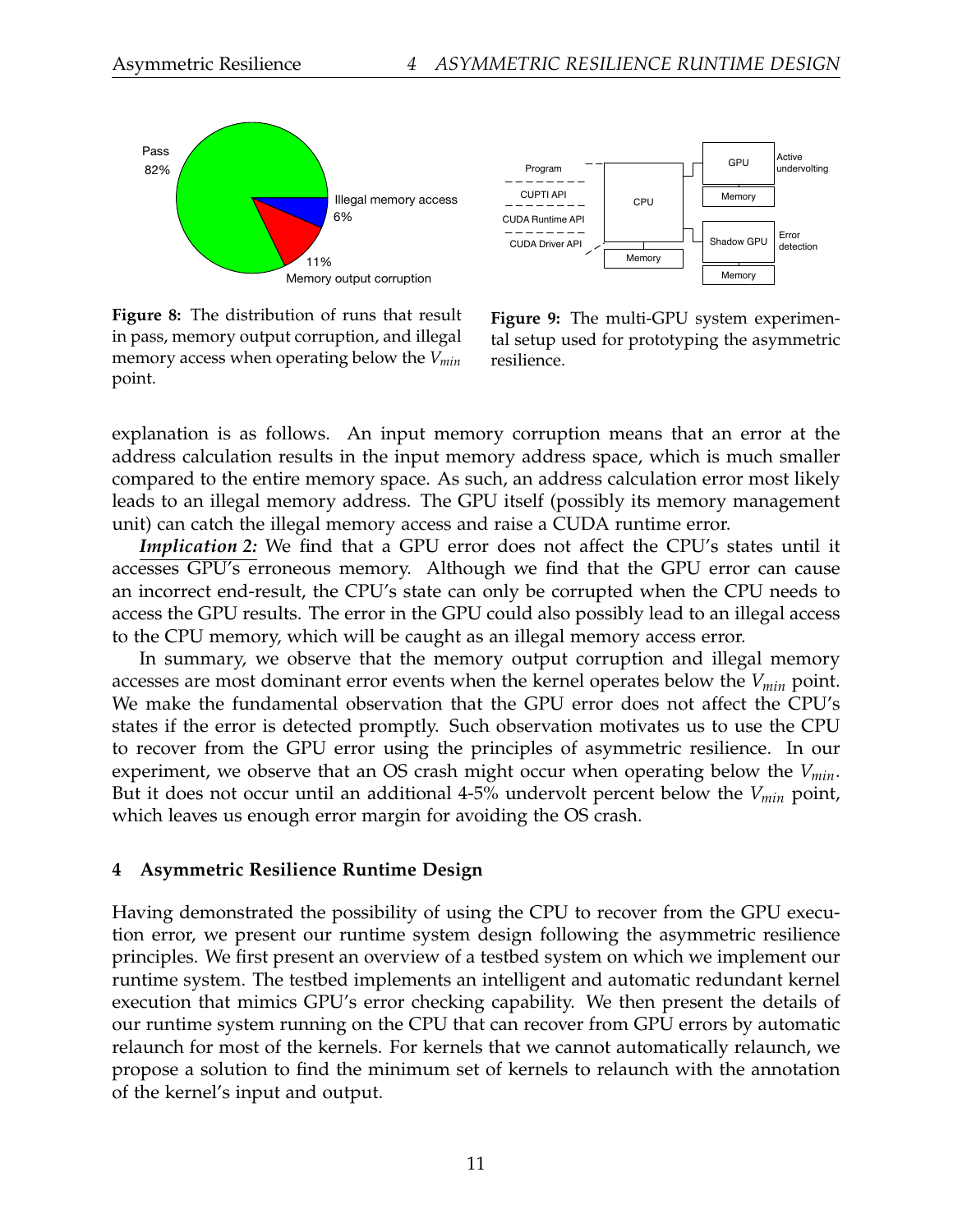

**Figure 10:** All programs are deterministic because they pass the byte-level comparison.

| Category   | <b>CUDA</b> runtime API                |  |  |  |  |
|------------|----------------------------------------|--|--|--|--|
| Allocation | cudaMalloc, cudaFree, cudaMallocPitch, |  |  |  |  |
|            | cudaMallocArray, cudaMalloc3DArray     |  |  |  |  |
| Copy       | cudaMemcpy, cudaMemcpy2D,              |  |  |  |  |
|            | cudaMemcpyToArray                      |  |  |  |  |
|            | cudaMemcpy2DToArray                    |  |  |  |  |
|            | cudaMemcpyToSymbol, cudaMemset         |  |  |  |  |
| Binding    | cudaBindTexture                        |  |  |  |  |
|            | cudaBindTexture2D,                     |  |  |  |  |
|            | cudaBindTextureToArray                 |  |  |  |  |
|            | cudaUnbindTexture                      |  |  |  |  |

**Table 1:** Supported CUDA runtime functions.

#### **4.1 Testbed Design**

In this subsection, we describe the details of a testbed system that we developed for studying the GPU execution error protection and recovery mechanism. The asymmetric resilience requires the error detection capability in the GPU (Section 2.2). Because we do not have access to any error checking capability in the studied GPUs, we choose to use the dual module redundancy (DMR) to detect the possible GPU execution error. Note that this apparatus is used for illustrative purposes only. If we had access, we would rely on specially designed sensors for error detection inside GPU.

In our testbed, we develop a DMR runtime system which is capable of i) maintaining an identical state of the original GPU in an extra shadow GPU; ii) launching an identical shadow kernel from the original GPU in the shadow GPU; iii) comparing the results from the original kernel and shadow kernel to detect the possible execution error. Figure 9 shows the overview of the developed testbed, for which we use a multi-GPU system. The program runs on the original GPU and our runtime implements the DMR using the shadow GPU.

We implement our runtime system at the CUDA runtime API level as shown in Figure 9, which is the programming interface between CPU and GPU [24]. For example, developers use the CUDA runtime API to allocate and copy memory in the GPU. The CUDA driver API shown in Figure 9 is the other alternative of implementing our testbed [25]. We choose the runtime API because it provides a higher-level abstraction.

We use the software library CUPTI (CUDA profiling tools interface [26]) as shown in Figure 9. The CUPTI library provides two important instrumentation features for implementing the DMR based error detection in the closed sourced CUDA runtime APIs. First, it allows user-defined callbacks at the entry and exit point of each CUDA runtime function, which we use to monitor and control the original program's execution flow. Second, each callback also provides the original arguments of the CUDA runtime function, which are required for maintaining the shadow state and performing shadow computation for the DMR based error detection.

In order to implement the DMR, we first need to maintain a shadow memory state in the shadow GPU that must be identical to the original GPU card. This is required because the memory allocated through CUDA runtime functions belong to the pre-selected device, and a GPU card cannot access the memory allocated to the other GPU card. In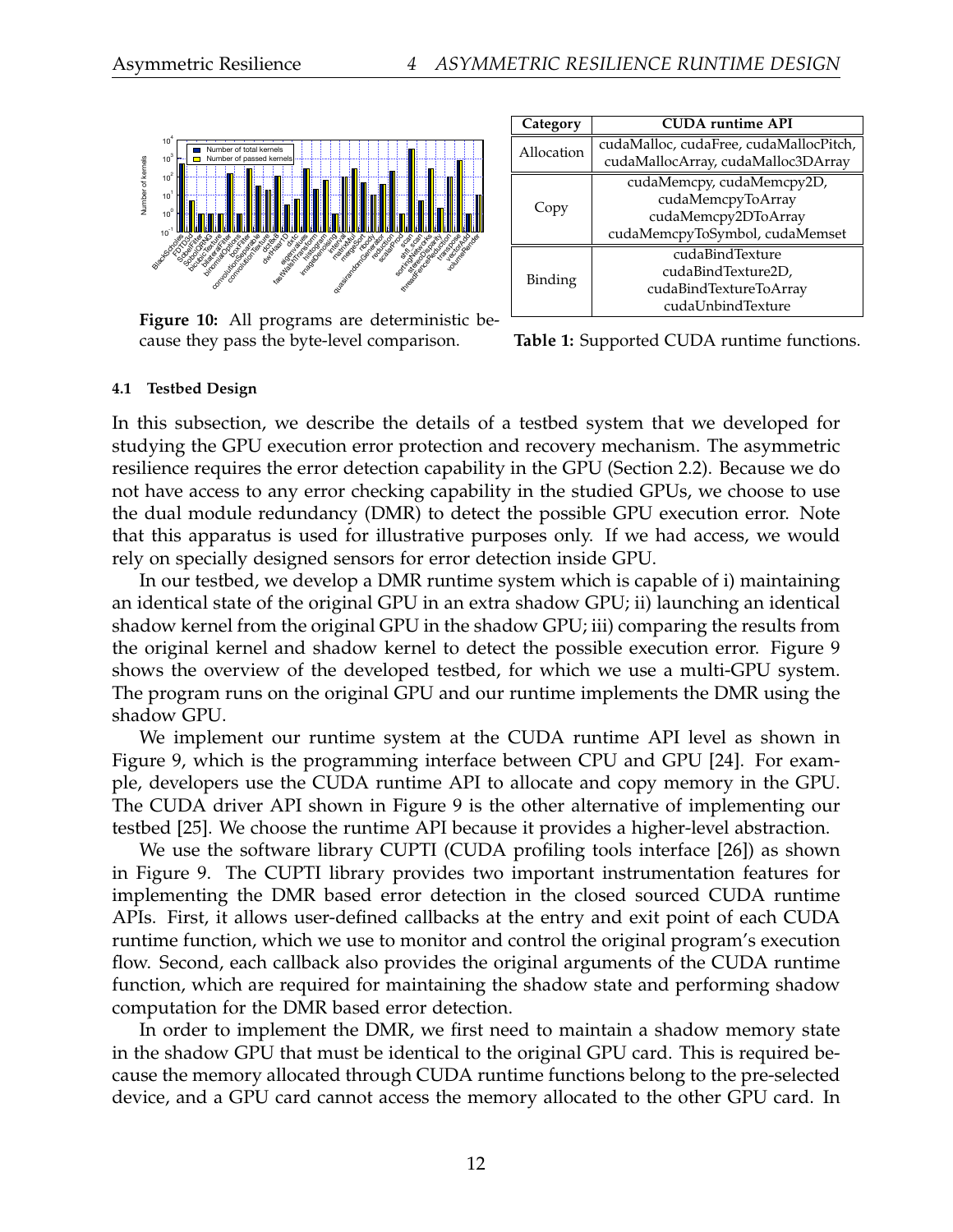other words, the shadow GPU must have its identical copy of memory to launch a kernel to perform the redundant computation.

We develop an efficient approach for creating an identical state in the shadow GPU. Our approach intercepts CUDA runtime functions in the original GPU execution, and repeats certain functions in the shadow GPU. This allows us to maintain an identical memory state because a program can only modify GPU's memory states via CUDA runtime functions. We categorize the runtime functions into three kinds: memory allocation/deallocation, memory copy, and memory binding.

When the program executes the runtime function in any of the three categories, our runtime system intercepts the runtime function, reads the original arguments, and repeat the same operation in the shadow GPU with the CUPTI's callback based instrumentation feature. For example, whenever the program allocates the memory in the original GPU or copies memory from the CPU to the original GPU, we perform the same operation in the redundant GPU. We implement all the runtime APIs in Table 1 that are sufficient for our studied programs.

Our runtime system directly launches the same kernel to the redundant GPU because it can maintain the identical memory state. This allows us to perform the DMR at the kernel level. A kernel launch in CUDA comprises of a series of runtime functions. The first is cudaConfigureCall, which specifies the grid and block dimensions for the kernel launch. The second is cudaSetupArgument, which pushes an argument with specified bytes onto the top of GPU execution stack. Since it only pushes an argument a time, a kernel with multiple argument needs to call this function multiple times. The third is cudaLaunch, which launches the kernel function on the GPU. For the first and third runtime function, we execute them in the redundant GPU with the same argument as in the original GPU. We substitute the arguments of cudaSetupArgument that point to the allocated memory address in the original GPU with the memory address in the shadow GPU.

Our developed DMR runtime system allows us to perform the error checking at the end of each kernel's execution. After both the original and shadow kernel complete the execution, we copy their memory back to the CPU and perform a byte-level comparison using the utility memcmp [27]. The byte-level comparison is relatively strict for detecting the SDC error because the program may use floating points or be non-deterministic. We verify if this is the case by executing the original kernel and shadow kernel at the nominal voltage and comparing the number of total kernels and number of kernel that passes the byte-level comparison. Figure 10 shows such comparison for our programs running 100 times. As it shows, all kernels in all programs pass the byte-level result comparison, suggesting all studied kernels are deterministic.

#### **4.2 Error Recovery Using the CPU**

In this subsection, we describe how we apply the principles of the asymmetric resilience to use the CPU architecture recover from the GPU execution error. Our proposed mechanism can be mostly generalized to recover from errors in accelerators. Specifically, there are three primary functions required in the asymmetric resilience: the error detection, checkpointing, and error recovery. In our prototype, we implement all the three functions in our developed testbed using the CUDA runtime APIs. Our current imple-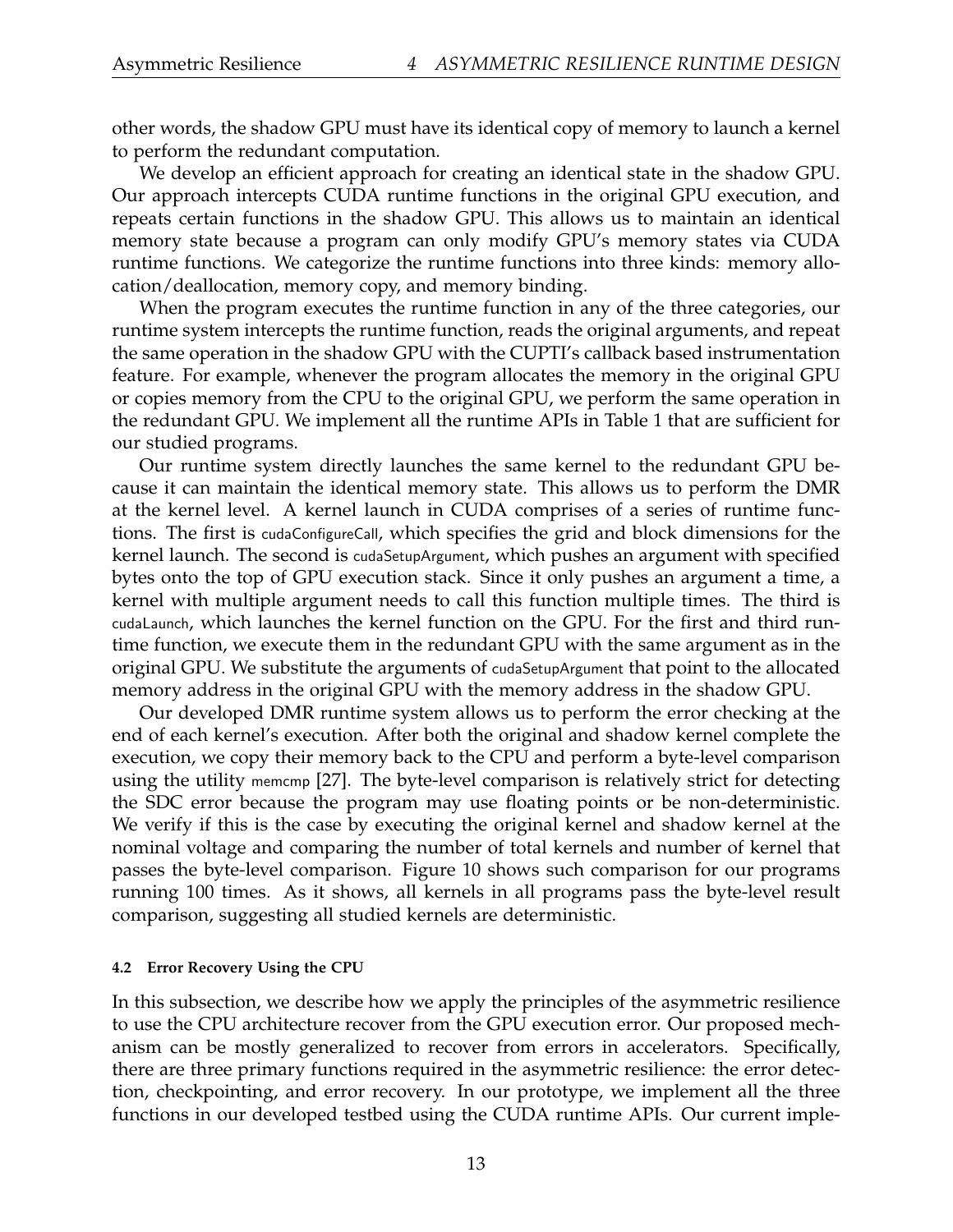

**Figure 11:** Comparing number of kernels that can and cannot recover from execution errors by relaunching.

mentation of error detection incurs a large overhead due to the lack of error checking capabilities in our studied GPUs. The checkpointing and error recovery are generically applicable to other types of accelerators.

We first explain the targeted error in our system. We then show that in the most commonly seen cases, we can simply relaunch the kernel using the CUDA runtime running on the CPU to recover from the GPU kernel execution error. In the case where the kernel relaunch cannot be recovered, our proposed mechanism requires a lightweight annotation of each kernel's input and output, and leverages the existence of *implicit checkpoint* in the CPU memory to recover from the GPU error. We describe those details in the following paragraphs.

**Targeted Error** In this work, we target on the error caused by transient voltage droops, which we detect through the kernel-level DMR. However, the ideal detection mechanism is to use voltage sensors. The voltage sensors that can be used for droop detection include the skitter circuit [28, 29], critical path monitor [30, 31], and tune replica circuit [32]. Alternatively, the voltage droop can also be detected by detecting the timing error such as Razor shadow flip-flops [10]. Those sensors are much more lightweight than kernel-level DMR.

Our runtime system aims to recover from memory output corruption error when the kernel operates below the *Vmin* point. Although our error analysis in Section 3.2 showed that illegal memory accesses can also happen, such error causes CUDA runtime error. Current CUDA error handling mechanism makes the error recovery unnecessarily difficult because the runtime mandates a GPU reset: the error during the previous kernel execution persists for all following kernel execution. But a GPU reset destroys all previously allocated memory and all JIT-compiled codes, which basically requires a program restart to recover from the error. Our error recovery mechanism can be extended to handle CUDA runtime errors if future software allows better error handling. Otherwise, sensors based error detection mechanism can prevent the error from happening by setting a "soft" threshold [33].

**Relaunchable Kernels** In our prototype, we use the CPU to recover the GPU execution error at the kernel level because the kernel is smallest control granularity at the CPU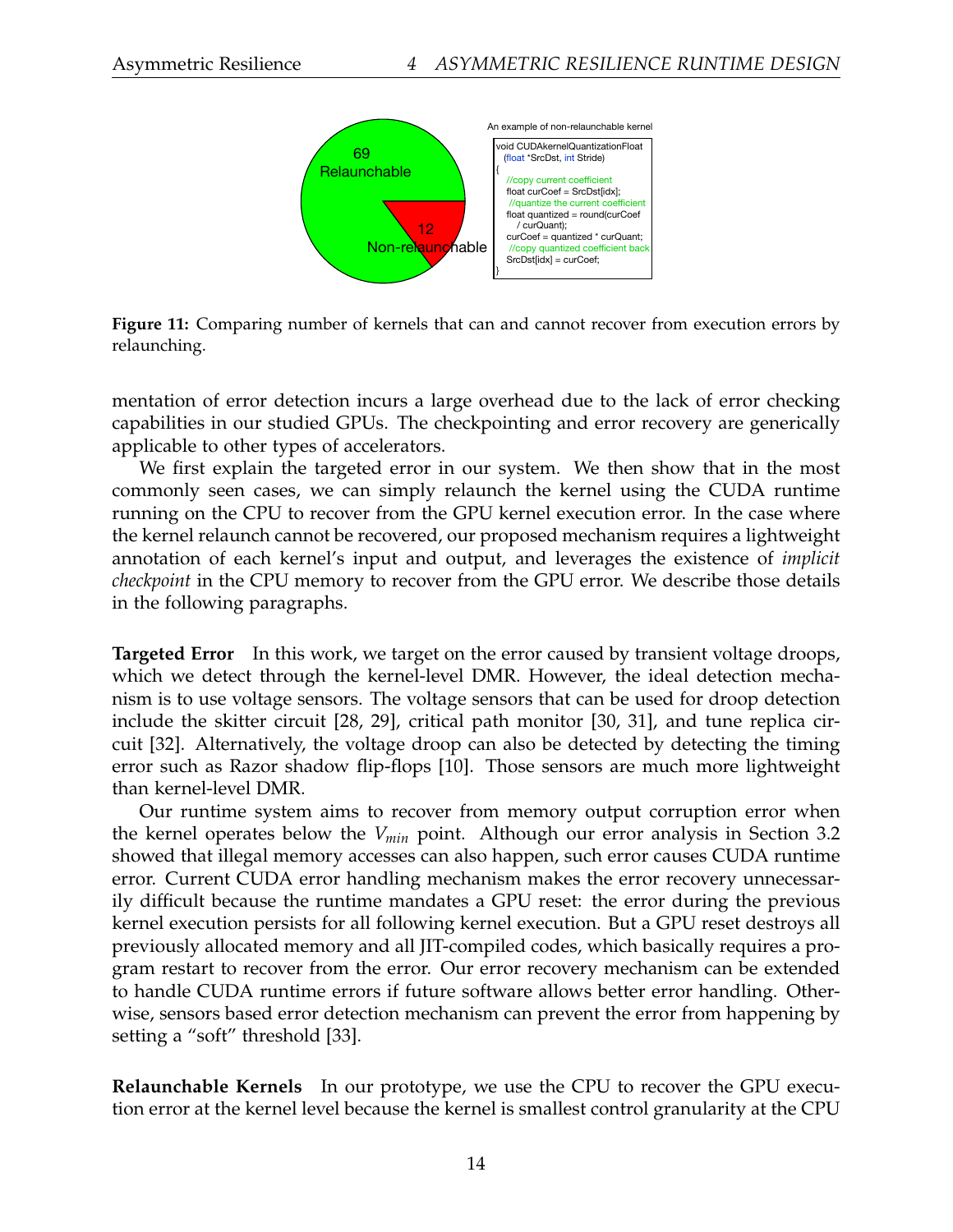

**Figure 12:** Examples of determining which kernels to relauch for recovering errors. The input, output, input/output memory are noted as I, O, and I/O, respectively. The kernel in Example 1 is relaunchable because it has no I/O memory. The rest three examples involve non-relaunchable kernels, for which runtime needs to copy CPU data and relaunch a set of dependable kernels.

side. Ensuring the reliability at the kernel level also greatly simplifies the checkpointing process, which usually incurs a large runtime and storage overhead. In our system, we only need to make the checkpoint for arguments for relaunching the previous kernel(s). We avoid making checkpoint of architectural states during kernel execution which otherwise could incur signifiant overhead owing to the thousands of concurrently running threads in the GPU.

We find that recovering from kernel execution errors can be achieved by relaunching the kernel computation in most cases. We define such kernel as *relaunchable* because its error can be recovered by relaunching. We observe that most kernels have well-defined input and output memory addresses. Our error characteristics analysis (Section 3.2) showed that the error caused by a transient voltage droop does not corrupt the input address space. As such, the CPU can re-issue the kernel computation to the GPU to recover from the detected error.

**Non-Relaunchable Kernels** We also find that there exists kernels that cannot recover from errors by relaunching, which we define as *non-relaunchable*. Figure 11 shows the comparison between number of relaunchable kernels and number of non-relaunchable kernels in studied programs. We find that only 12 out of 81 kernels are non-relaunchable, which can be further categorized into the following two scenarios.

In the first scenario, the kernel is not idempotent, which means a re-execution of the kernel will lead to a different result [34]. For example, a kernel has an argument pointing to a memory region that is used as both input and output, and performs increment operation for the memory region. Simply relaunching the kernel will cause an incorrect result. Figure 11 also shows an example of such non-relaunchable kernels. In the second scenario, the kernel is idempotent but the correct execution only updates a portion of its memory output region. For example, a kernel calculates the histogram for an array stored in an input memory region and writes the results to an output memory region. An execution error can cause the kernel to update the wrong bin in the histogram. Relaunching this kernel cannot recover the error because the correct execution cannot overwrite the error in the incorrect bin.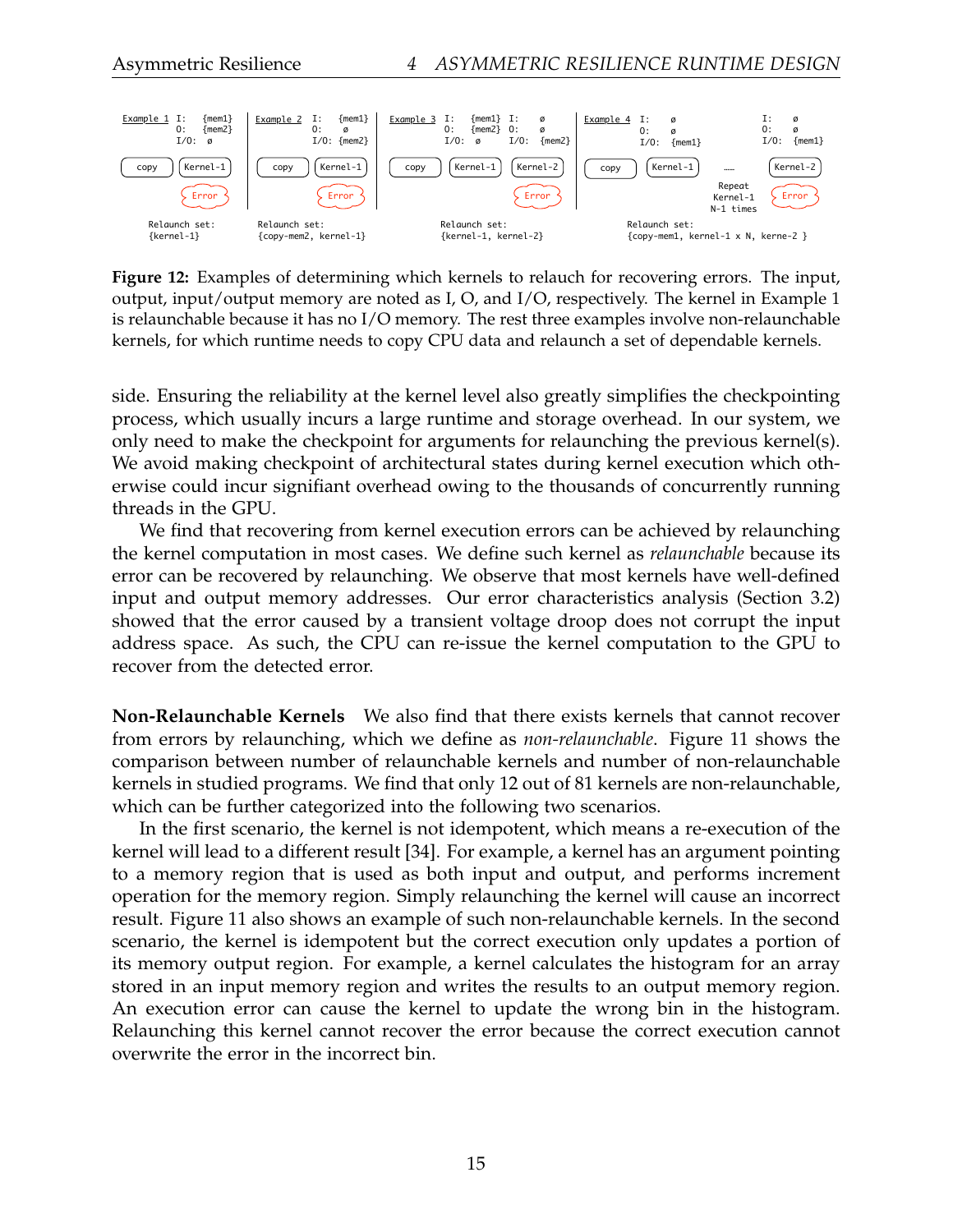

**Figure 13:** Flow chart of runtime system for handling GPU error.

**Implicit Checkpoint Based Recovery** We can leverage the *implicit checkpoint* in the CPU memory to handle errors in non-relaunchable kernels. The implicit checkpoint exists because the CPU-GPU heterogenous system adopts the discrete memory subsystem. In such system, the CPU explicitly manages the GPU's memory: the CPU allocates the memory in the GPU, and copy data from its own memory to the GPU for computation. Owing to the natural error isolation effect of discrete memory in which the error from the GPU cannot propagate to the CPU (Section 2.2), the CPU memory that the GPU copies data from can be used as a checkpoint for the corresponding memory region in the GPU. We call such checkpoint as implicit checkpoint because it is not explicitly made by our runtime system.

Besides using the implicit checkpoint, our runtime system also needs to track the dependency between kernels. For example, some programs launch multiple kernels after copying data from CPU to GPU, where each kernel uses the data for both input and output, forming a dependency chain. When a kernel in the middle of the dependency chain encounters an error, its input is the intermediate results from its previous kernel. In this case, we need to relaunch a set of kernels before the dependency chain to restore the input memory.

Figure 12 illustrates the process of determining the minimum set of kernels to relaunch. The kernel in the first example is relaunchable because it has no input/output memory (noted as I/O), as such the relaunch set is itself when it experiences error. In the second example, the kernel has an I/O memory region. To recover from the kernel's error, the runtime needs to first restore the implicit checkpoint by re-copying the CPU data and relaunch the kernel. In the third example, *kernel-2* has an I/O memory, which is the output from *kernel-1*. The runtime needs to relaunch both kernels to recover from the error of *kernel-2*. In the fourth example, there is a series of kernels that have I/O memory, and the runtime needs to relaunch all those kernels for recovery. In the last case, there is trade-off between using the implicit checkpoint and explicit checkpoint depending on the error probability and the length of the dependency chain. We explore such design space.

Because current GPU programming language does not allow programmers to specify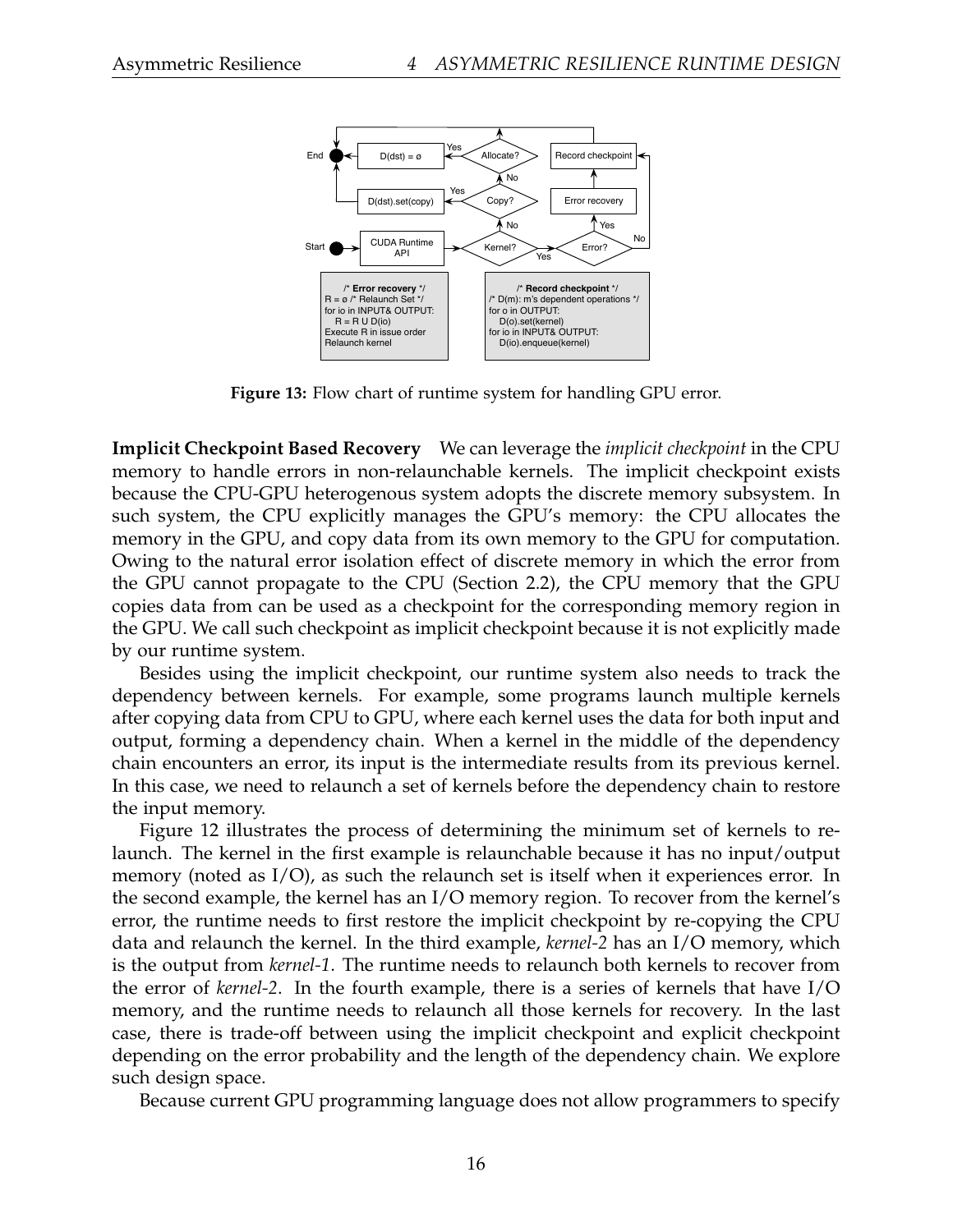the input, output, and input & output memory regions, we manually annotate all the 12 non-relaunchable kernels for their input, output, and input & output regions. Such process can be automated with a compiler analysis pass, which we leave as future work. Using these annotated information, our runtime system can dynamically track the dependency between kernels and relaunch the smallest set of kernels to recover from error. Figure 13 summarizes the overall flow of our runtime that can recover from GPU errors.

## **5 Experimental Setup**

We discuss the hardware setup and software infrastructure used in this work for prototyping the asymmetric resilience.

**Hardware Setup** We build our testbed using a multi-GPU system as previously shown in Figure 9. All our studied programs only use one GPU card, and we use a redundant GPU card for error detection. Table 2 lists the key microarchitectural specifications of the two studied GPU cards [35]. The CPU used in this study is an Intel Core i5 processor.

**Software Infrastructure** We use CUDA 7.0 and the CUPTI version 7.0. We use the MSI Afterburner [36] to control the GPU chip's voltage at a fixed frequency. The granularity for controlling the voltage is 12 mV. We do not modify the memory frequency and voltage.

**CUDA Programs** We study a set of 32 programs from the CUDA SDK benchmark suite version 7.0 [37]. The list of programs can be found in Figure 14. These programs have diverse performance characteristics, which help us make insightful observations and comprehensively evaluate our system.

## **6 Evaluation**

In this section, we evaluate the overhead of asymmetric resilience runtime system, and demonstrate that it incurs negligible overhead when no error occurs. We also show that our runtime system can recover from high probability errors with reasonable overhead in most cases. We then explore the design space of combining explicit checkpoint in our system to further minimize the recovery overhead.

We first evaluate the overhead of asymmetric resilience runtime when no error occurs. Figure 14a first shows the original program's execution time between kernel execution

| GPU    | Architecture | Core   |       | Core Clock   Memory Clock   Register Per |           |      |           |
|--------|--------------|--------|-------|------------------------------------------|-----------|------|-----------|
|        |              | Counts | (MHz) | (MHz)                                    | Core (KB) | (KB) | <b>KB</b> |
| GTX680 | Kepler       |        | 1100  | 3004                                     | 256       | 48   | 512       |
| GTX780 |              | 12     |       |                                          |           |      | 1536      |

**Table 2:** GPU cards' microarchitectural specifications.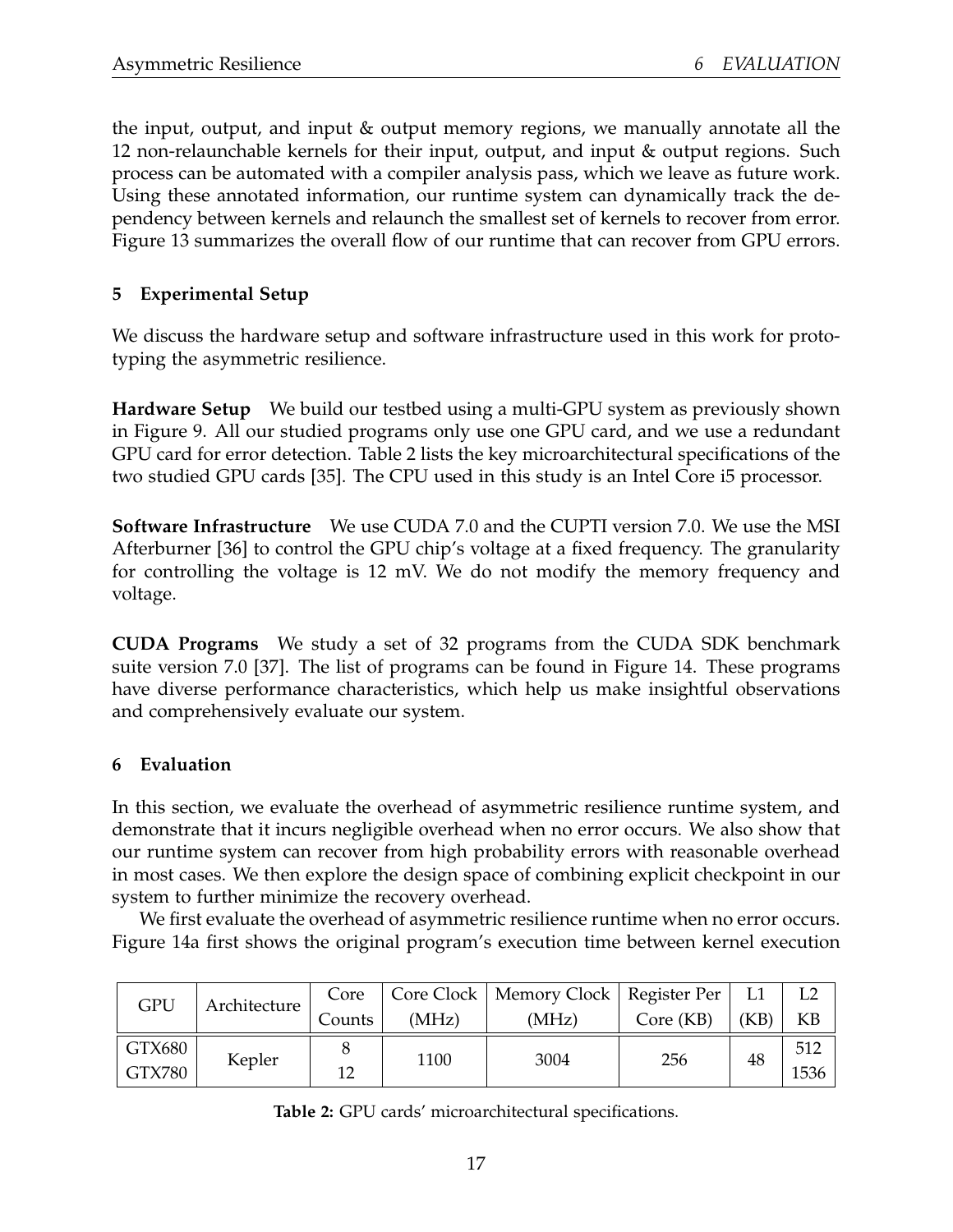

**Figure 14:** (a) Overhead when no error occurs. (b) Error recovery overhead of our runtime system in different error scenarios: 'U' represents operating below *Vmin* value, and "P5" represents 5% output error injection probability.

and CUDA runtime functions, which are both normalized to the total kernel execution time. Most programs spend their majority of time in the kernel execution while some programs spend most of their time in CUDA runtime functions. For example, SobolQRNG spends  $16.85\times$  kernel execution time in CUDA runtime functions. Figure 14a then shows the overhead for both the kernel execution and CUDA runtime functions which our runtime keeps track of. On average, the kernel execution overhead is only about 1%. The average CUDA runtime functions overhead is 0.6%. Programs such as dwtHaar1D has more than 10% kernel execution overhead because its kernel execution time is much shorter compared to our runtime overhead. In summary, our runtime system incurs negligible performance overhead because we only keep track of operations such as kernel execution and data copying but rather than the actual memory content.

We then evaluate the overhead of asymmetric resilience runtime system to recover from errors. We have two error injection mechanisms for evaluating the robustness of our prototype. We intentionally operate the kernel below its *Vmin* (i.e. undervolt) level as one of the two error injection mechanisms. The undervolt is a realistic cause of GPU execution errors but it can cause illegal memory access and therefore CUDA runtime errors, which requires a restart of the program (Section 4.2). As such, we use a second error injection approach that directly corrupts the kernel execution output to fully test the error recovery ability of our system.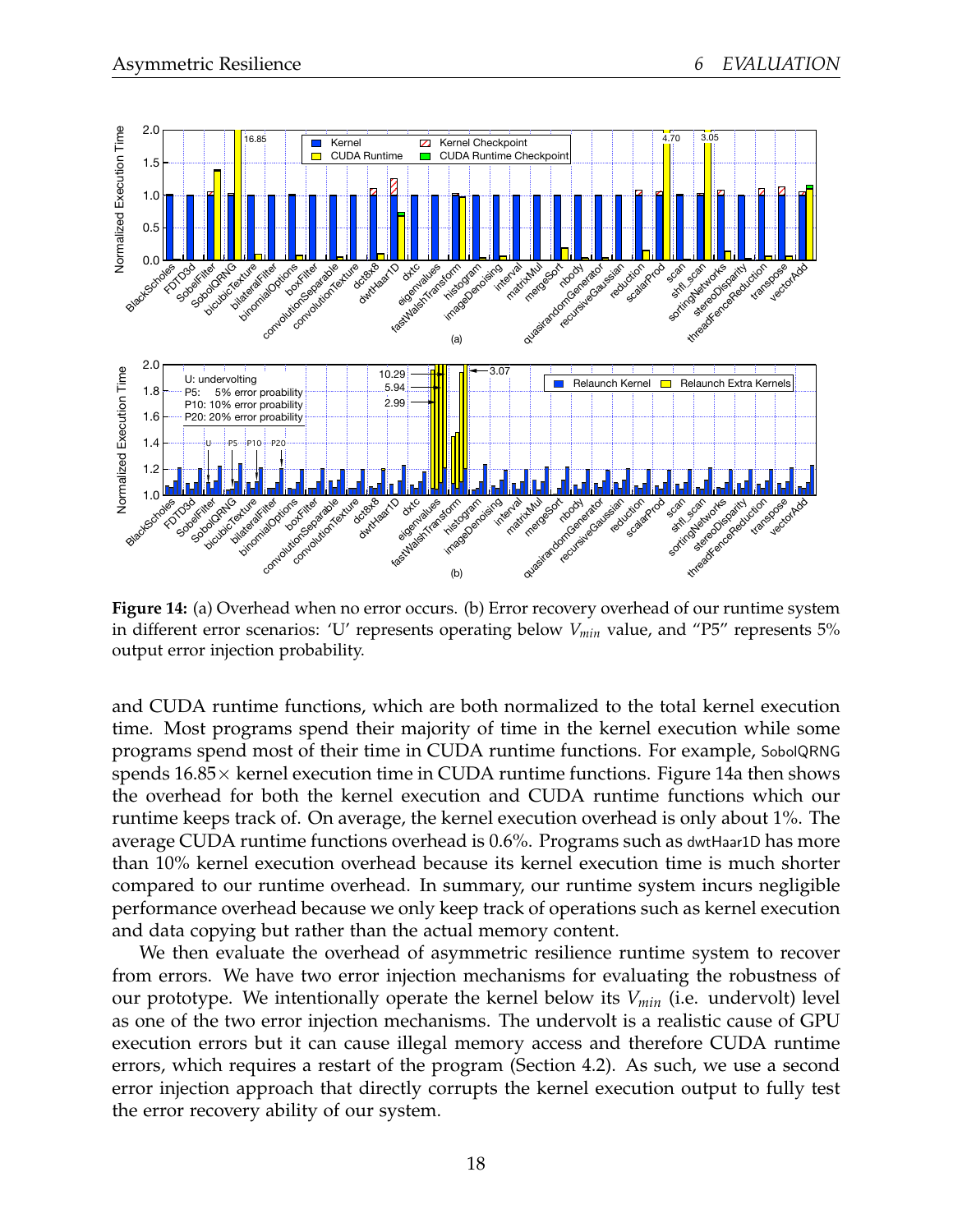

**Figure 15:** Execution time when bounding dependency chain length. "L3" means when the chain length becomes larger than 3, we make an explicit checkpoint in the CPU.

Figure 14b shows the normalized execution overhead under different error scenarios. The first bar indicated by 'U' represents the scenario when operating 12 mV below the *Vmin*. The next three bars ("P5", "P10', "P20") represent the memory output error injection with probability of 5%, 10%, and 20%, respectively. We categorize the recovery overhead into two kinds: relaunching the erroneous kernel itself and relaunching extra kernels that the erroneous kernel is dependent on. We find that most programs do not need to launch extra kernels, and their recovery overhead increases linearly with the error probability. The only three programs that need to relaunch extra kernels are dct8x8, eigenvalues, and fastWalshTransform. The recovery overhead for dct8x8 is still small because it has only a non-relaunchable kernel whose execution time is small too. However, the overhead for eigenvalues and fastWalshTransform are very high, because they have mostly non-relaunchable kernels which form a long dependency chain.

We find that explicit checkpoint can be used to minimize the recovery overhead for programs with long kernel dependency chain. By making explicit checkpoint, the kernel dependency chain becomes a single memory copy instead of a series of kernel computation. We explore the design space of bounding the kernel dependency chain with different sizes, and show the results for eigenvalues and fastWalshTransform in Figure 15. The digit after letter 'L' indicates the length of the dependency chain. For example, in the "L3" case, the length of the dependency chain is bounded to be 3: when the chain size becomes larger than 3, we make an explicit checkpoint by copying data back to the CPU. We vary the size of chain from 3 to 30.

Our results unveil an interesting observation that the optimum chain size depends on the program characteristics. As shown in Figure 15a, eigenvalues prefers short chain size because its time of copying the checkpoint relative to its kernel execution time is very small. In contrast, fastWalshTransform in Figure 15b prefers a large chain size because of high checkpoint copy overhead. This observation suggests that the runtime can use the ratio between past kernel execution time and data copying time to decide the optimal chain length.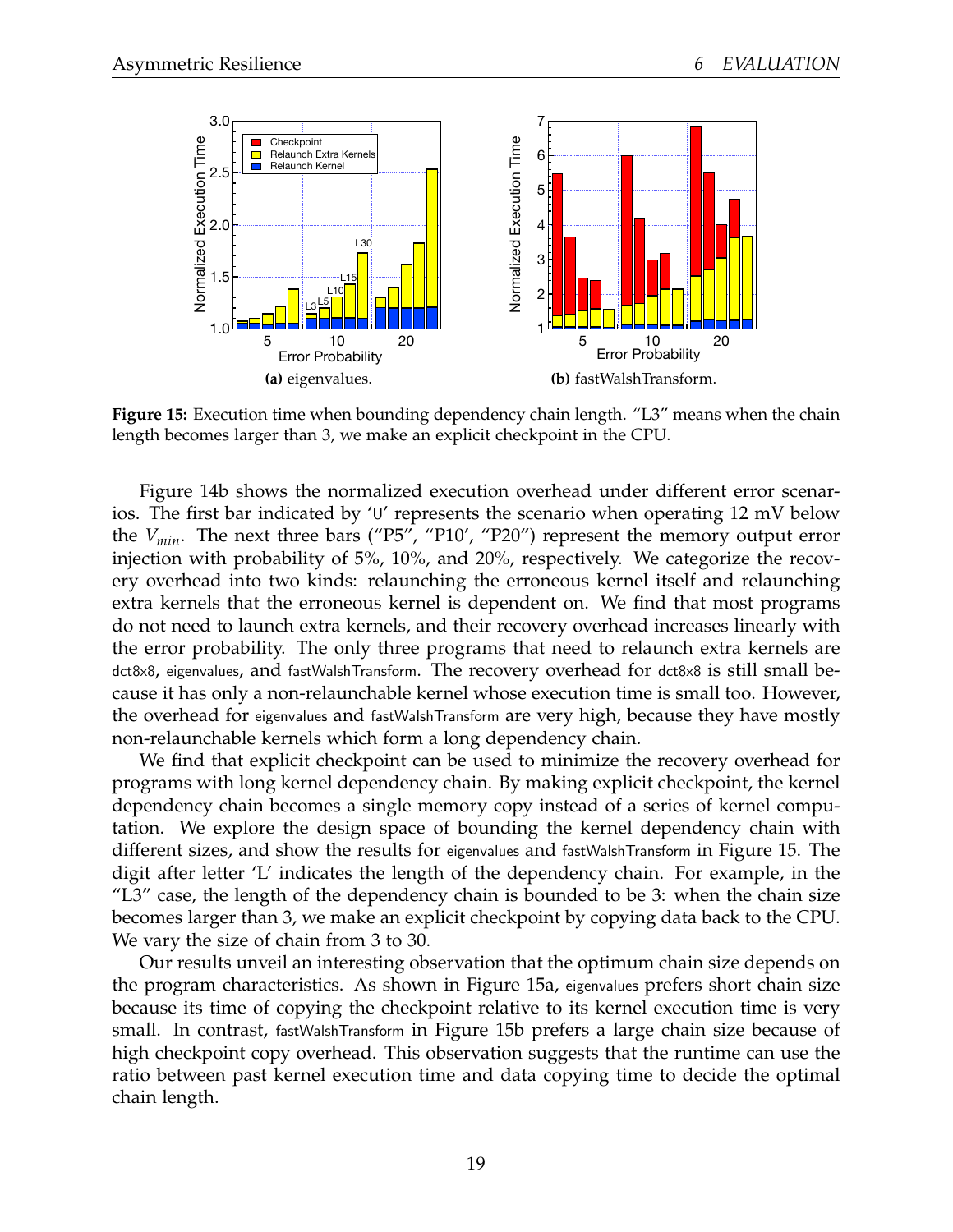## **7 Discussion**

In this section, we discuss current limitation of our system. We believe that our work is the first step towards making asymmetric resilience more practical and our work can be extended to a much broader scope.

**GPU Architecture** Our system currently only tracks CUDA runtime function, but can be extended to support CUDA driver functions. Such extension will allow our system to support more programs. We find that some programs use CUDA libraries such as CUFFT [38]. Those libraries internally use driver functions, which our current system does not support.

Our system does not support CUDA unified memory [20] and dynamic parallelism [39]. We believe that it is possible and straightforward for extending our work to support those features. CUDA unified memory allows automatic data copy between CPU and GPU. Our work requires the capability to intercept the data copy operation to support this feature. CUDA dynamic parallelism allows a thread in a kernel to launch another kernel. We can use a tree structure instead of the queue used in our system for maintaining kernel dependence and deciding the minimum set of kernels to relaunch.

**Extending to Accelerators** Although our work focuses on the CPU and GPU system with discrete memory, many insights can be extended to CPU and accelerator system with unified/coherent memory (Section 2.2). One of the most needed feature is the memory access isolation mechanism such as preventing the accelerator from accessing the CPU memory, and preventing the accelerator from corrupting read-only input memory. Prior works on security or shared memory access control for better performance can be extended for such purpose [40, 41, 42, 43], which we leave as future work. Although the implicit checkpoint does not exist in the unified/coherence memory, the trade-off of making explicit checkpoint revealed in our study is still applicable.

## **8 Related Work**

In this work, we propose a generic design paradigm called asymmetric resilience for recovering accelerator errors using the CPU architecture. We also demonstrate how to follow its principles by using CPU architecture to recover from GPU errors caused by transient voltage droops. We compare and contrast our work with prior works on the error recovery and guardband optimization in the CPU and GPU/accelerator.

**Error Recovery** Prior work [44] proposed containment domain which aims to prevent errors in one part of the system from affecting others. [45] proposed asymmetric reliability for designing multi-core architecture with different reliability levels for probabilistic applications. Our work targets heterogeneous systems with CPU and accelerators and focuses on using CPU to recover from accelerator errors.

There have been works targeting soft error detection and recovery in CPUs [17, 46, 16, 47, 48, 49, 50] as well as GPUs [51, 52]. The CPU-centric works can be used to harden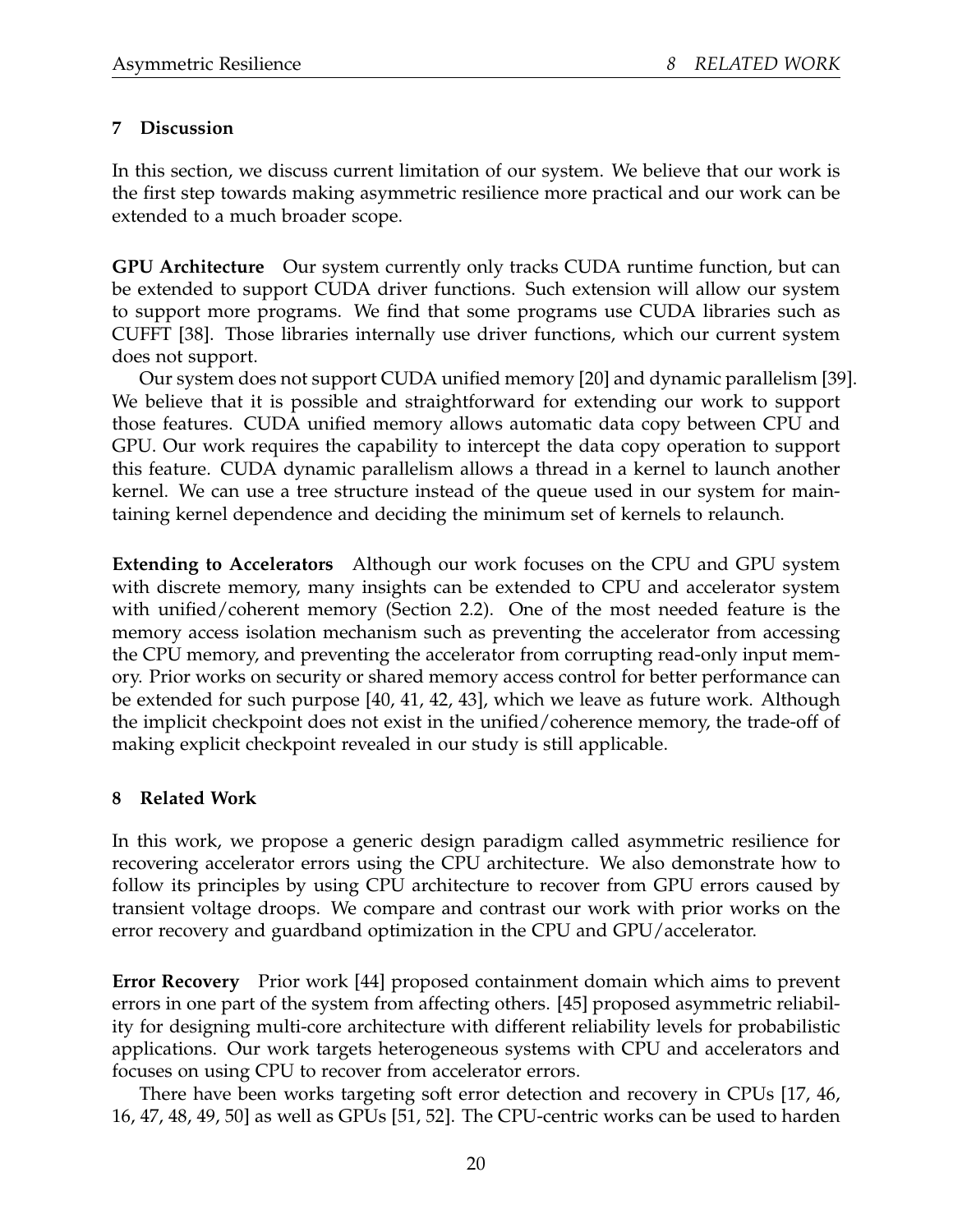CPUs in asymmetric resilience, and our work can be extended for handling on-chip soft errors. Prior works [53, 54, 55] have studied detection and recovery for other error types in GPUs. The error detection part applies to our work, and our error recovery is fundamentally different, for which we rely on the CPU instead of the GPU itself. Prior works [56] have used the concept of asymmetry for performance or energy optimization, but our work applies it to reliability optimization.

**Guardband Optimization** Prior works [11, 10, 57, 58, 59, 60, 61, 62, 63, 64] studied guardband management in the CPU. There have also been prior works [65, 66, 21, 67, 68] that emphasized the worst-case mitigation or typical case adaptation on GPU itself. Our work studies how to use the CPU to handle the worst-case GPU condition.

## **9 Conclusion**

In this work, we demonstrate a runtime system design that uses the CPU to recover from GPU errors caused by transient voltage droops. Our runtime has near zero overhead when no error occurs due to our insightful observation on the error characteristics and how the GPU error propagates to the CPU. We also study optimizations to minimize its error recovery overhead. By using the CPU handling the GPU's worst case condition, the GPU can operate at typical condition and improve its energy efficiency significantly. We generalize such design to the concept of asymmetric resilience, a generic design paradigm that ensures reliability of accelerator-rich systems in the presence of transient accelerator errors. We believe that asymmetric resilience is a promising direction.

## **Acknowledgement**

This research was developed in part with funding from the Defense Advanced Research Projects Agency (DARPA). The views, opinions and/or findings expressed are those of the authors and should not be interpreted as representing the official views or policies of the Department of Defense or the U.S. Government. This document is: Approved for Public Release, Distribution Unlimited.

## **References**

- [1] W. Qadeer, R. Hameed, O. Shacham, P. Venkatesan, C. Kozyrakis, and M. A. Horowitz, "Convolution engine: Balancing efficiency and flexibility in specialized computing," in *Proceedings of the 40th Annual International Symposium on Computer Architecture*, ISCA '13, 2013.
- [2] T. Chen, Z. Du, N. Sun, J. Wang, C. Wu, Y. Chen, and O. Temam, "Diannao: A small-footprint high-throughput accelerator for ubiquitous machine-learning," in *Proceedings of the 19th International Conference on Architectural Support for Programming Languages and Operating Systems*, ASPLOS '14, 2014.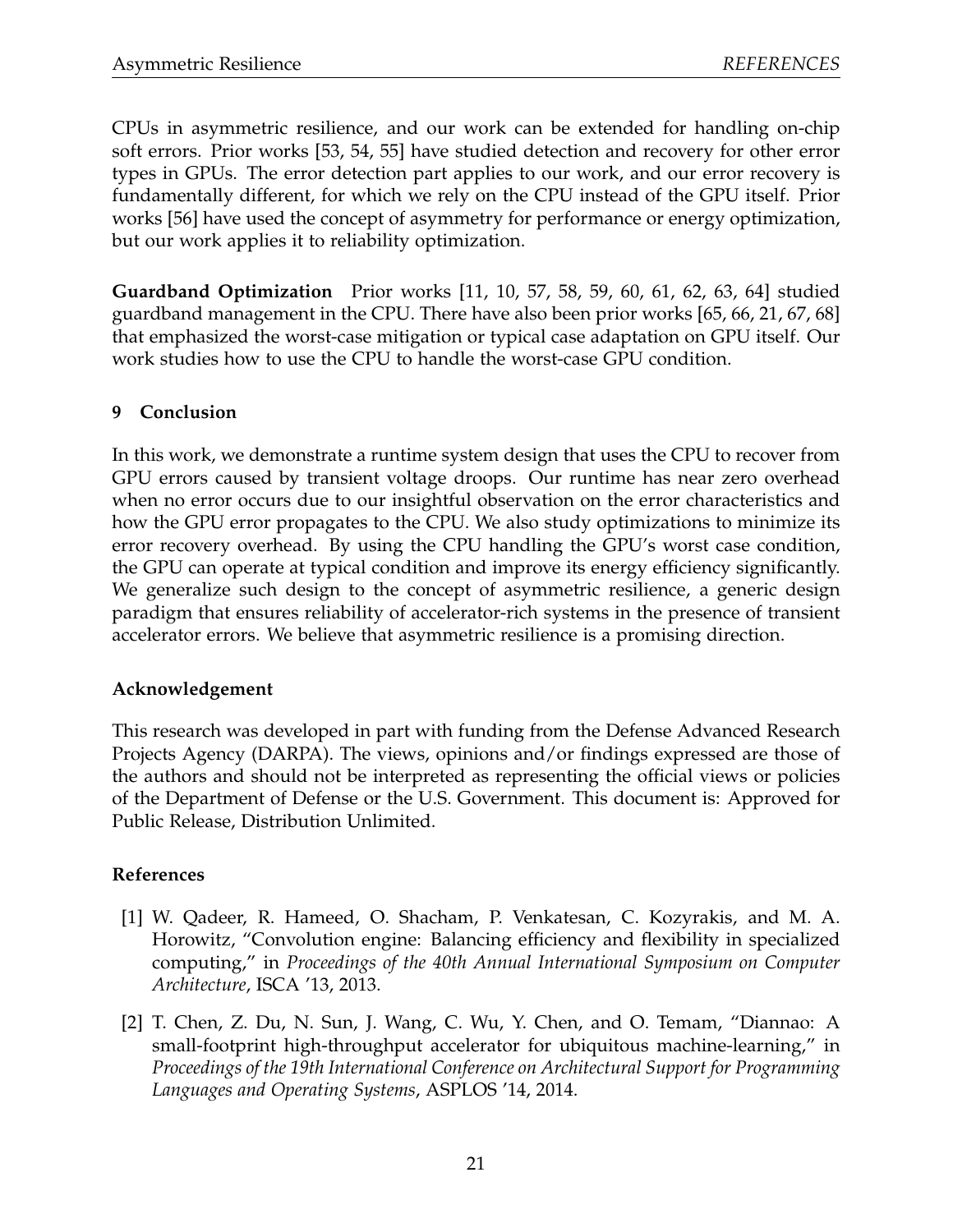- [3] Y. Chen, T. Luo, S. Liu, S. Zhang, L. He, J. Wang, L. Li, T. Chen, Z. Xu, N. Sun, and O. Temam, "Dadiannao: A machine-learning supercomputer," in *Proceedings of the 47th Annual IEEE/ACM International Symposium on Microarchitecture*, MICRO-47, 2014.
- [4] L. Wu, A. Lottarini, T. K. Paine, M. A. Kim, and K. A. Ross, "Q100: The architecture and design of a database processing unit," in *Proceedings of the 19th International Conference on Architectural Support for Programming Languages and Operating Systems*, ASPLOS '14, 2014.
- [5] D. Kerbyson, A. Vishnu, K. Barker, and A. Hoisie, "Codesign challenges for exascale systems: Performance, power, and reliability," *Computer*, vol. 44, pp. 37–43, Nov 2011.
- [6] D. Tiwari, S. Gupta, J. Rogers, D. Maxwell, P. Rech, S. Vazhkudai, D. Oliveira, D. Londo, N. DeBardeleben, P. Navaux, L. Carro, and A. Bland, "Understanding gpu errors on large-scale hpc systems and the implications for system design and operation," in *2015 IEEE 21st International Symposium on High Performance Computer Architecture (HPCA)*, pp. 331–342, Feb 2015.
- [7] C. D. Martino, Z. Kalbarczyk, R. K. Iyer, F. Baccanico, J. Fullop, and W. Kramer, "Lessons learned from the analysis of system failures at petascale: The case of blue waters," in *2014 44th Annual IEEE/IFIP International Conference on Dependable Systems and Networks*, pp. 610–621, June 2014.
- [8] International Technology Roadmap for Semiconductors, "System Drivers, 2011 Edition." https://goo.gl/2SArhv.
- [9] Y. S. Shao, B. Reagen, G. Y. Wei, and D. Brooks, "The aladdin approach to accelerator design and modeling," *IEEE Micro*, vol. 35, pp. 58–70, May 2015.
- [10] D. Ernst, N. S. Kim, S. Das, S. Pant, R. Rao, T. Pham, C. Ziesler, D. Blaauw, T. Austin, K. Flautner, *et al.*, "Razor: A low-power pipeline based on circuit-level timing speculation," in *Proceedings of the International Symposium on Microarchitecture (MICRO)*, 2003.
- [11] C. R. Lefurgy, A. J. Drake, M. S. Floyd, M. S. Allen-Ware, B. Brock, J. A. Tierno, and J. B. Carter, "Active Management of Timing Guardband to Save Energy in POWER7," in *Proceedings of the International Symposium on Microarchitecture (MI-CRO)*, 2011.
- [12] D. A. Patterson, G. Gibson, and R. H. Katz, "A case for redundant arrays of inexpensive disks (raid)," in *Proceedings of the 1988 ACM SIGMOD International Conference on Management of Data*, SIGMOD '88, (New York, NY, USA), pp. 109–116, ACM, 1988.
- [13] T. M. Austin, "DIVA: a reliable substrate for deep submicron microarchitecture design," in *Microarchitecture, 1999. MICRO-32. Proceedings. 32nd Annual International Symposium on*, 1999.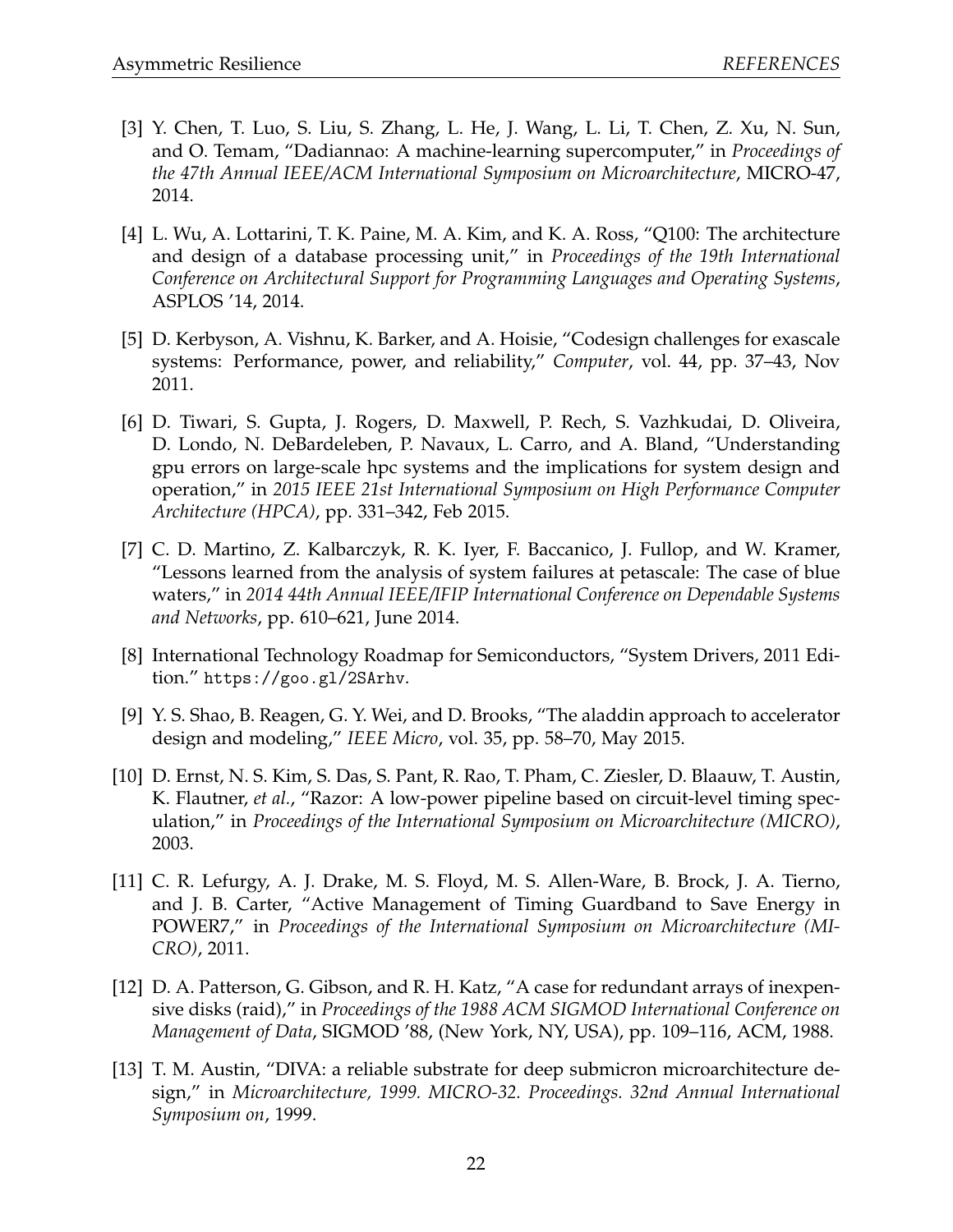- [14] M. S. Gupta, J. A. Rivers, P. Bose, G. Y. Wei, and D. Brooks, "Tribeca: Design for pvt variations with local recovery and fine-grained adaptation," in *2009 42nd Annual IEEE/ACM International Symposium on Microarchitecture (MICRO)*, pp. 435–446, Dec 2009.
- [15] Y. Zhu and V. J. Reddi, "Webcore: Architectural support for mobile web browsing," in *2014 ACM/IEEE 41st International Symposium on Computer Architecture (ISCA)*, pp. 541–552, June 2014.
- [16] S. Kim, "Reducing area overhead for error-protecting large l2/l3 caches," *IEEE Transactions on Computers*, vol. 58, pp. 300–310, March 2009.
- [17] S. S. Mukherjee, J. Emer, and S. K. Reinhardt, "The soft error problem: an architectural perspective," in *11th International Symposium on High-Performance Computer Architecture*, pp. 243–247, Feb 2005.
- [18] N. J. Wang, J. Quek, T. M. Rafacz, and S. J. Patel, "Characterizing the effects of transient faults on a high-performance processor pipeline," in *Dependable Systems and Networks, 2004 International Conference on*, pp. 61–70, June 2004.
- [19] D. H. Yoon and M. Erez, "Flexible cache error protection using an ecc fifo," in *Proceedings of the Conference on High Performance Computing Networking, Storage and Analysis*, pp. 1–12, Nov 2009.
- [20] M. Harris, "Unified Memory in CUDA 6." devblogs.nvidia.com/parallelforall/ unified-memory-in-cuda-6/.
- [21] J. Leng, A. Buyuktosunoglu, R. Bertran, P. Bose, and V. J. Reddi, "Safe Limits on Voltage Reduction Efficiency in GPUs: a Direct Measurement Approach," in *Proceedings of the International Symposium on Microarchitecture (MICRO)*, 2015.
- [22] D. Ayers, "Microarchitectural Simulation and Control of Di/Dt-induced Power Supply Voltage Variation," in *Proceedings of the International Symposium on High-Performance Computer Architecture*, 2002.
- [23] C. Constantinescu, I. Parulkar, R. Harper, and S. Michalak, "Silent Data Corruption: Myth or reality?," in *Proc. of the International Conference on Dependable Systems and Networks With FTCS and DCC*, 2008.
- [24] NVIDIA, "CUDA Runtime API." http://goo.gl/G27upA, 2015.
- [25] NVIDIA, "CUDA Driver API." http://docs.nvidia.com/cuda/cuda-driver-api, 2016.
- [26] NVIDIA, "CUDA Profiling Tools Interface." http://goo.gl/nbAVCf, 2015.
- [27] "memcmp." http://www.cplusplus.com/reference/cstring/memcmp/.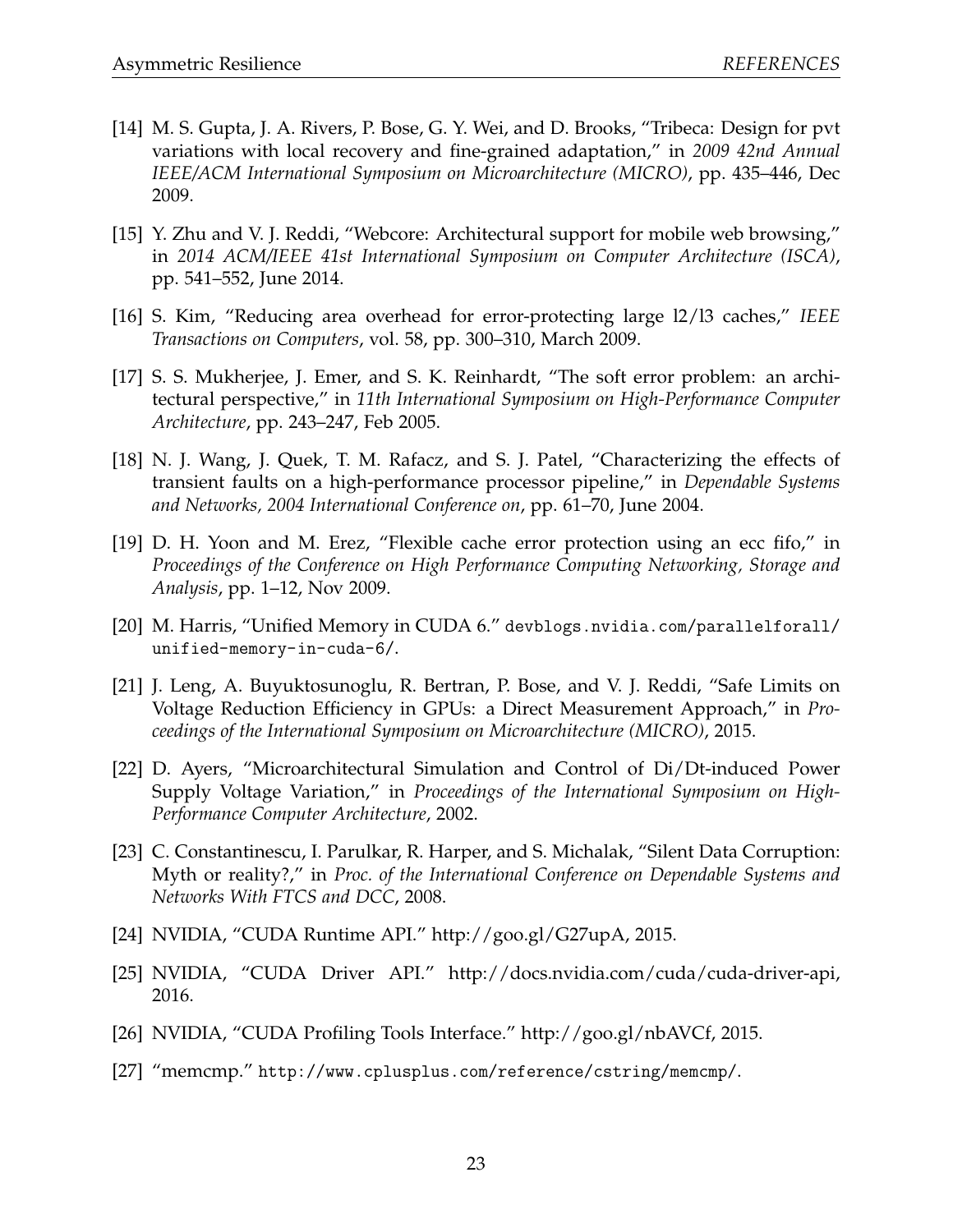- [28] R. L. Franch, P. Restle, J. K. Norman, W. V. Huott, J. Friedrich, R. Dixon, S. Weitzel, K. van Goor, and G. Salem, "On-chip timing uncertainty measurements on IBM microprocessors," in *International Test Conference*, pp. 1–7, 2008.
- [29] P. Restle, R. Franch, N. James, W. Huott, T. Skergan, S. Wilson, N. Schwartz, and J. Clabes, "Timing uncertainty measurements on the power5 microprocessor," in *International Solid-State Circuits Conference*, pp. 354–355 Vol.1, Feb 2004.
- [30] A. Drake, R. Senger, H. Deogun, G. Carpenter, S. Ghiasi, T. Nguyen, N. James, M. Floyd, and V. Pokala, "A Distributed Critical-Path Timing Monitor for a 65nm High-Performance Microprocessor," in *Proceedings of the International Solid-State Circuits Conference (ISSCC)*, 2007.
- [31] A. Drake, M. Floyd, R. Willaman, D. Hathaway, J. Hernandez, C. Soja, M. Tiner, G. Carpenter, and R. Senger, "Single-cycle, pulse-shaped critical path monitor in the POWER7 microprocessor," in *Proceedings of the International Symposium on Low Power Electronics and Design (ISLPED)*, 2013.
- [32] Bowman, K.A. and Tschanz, J.W. and Lu, S.L. and Aseron, P.A. and Khellah, M.M. and Raychowdhury, A. and Geuskens, B.M. and Tokunaga, C. and Wilkerson, C.B. and Karnik, T. and De, V.K., "A 45 nm Resilient Microprocessor Core for Dynamic Variation Tolerance," *IEEE Journal of Solid-State Circuits*, 2011.
- [33] V. J. Reddi, M. S. Gupta, G. H. Holloway, G. Wei, M. D. Smith, and D. M. Brooks, "Voltage emergency prediction: Using signatures to reduce operating margins," in *International Conference on High-Performance Computer Architecture*, pp. 18–29, 2009.
- [34] J. Gunawardena, "An Introduction to Idempotency." web.maths.unsw.edu.au/ ~peterdel-moral/HPL-BRIMS-96-24.pdf.
- [35] NVIDIA Corporation, "NVIDIA CUDA Programming Guide," 2011.
- [36] "MSI Afterburner." http://event.msi.com/vga/afterburner, 2015.
- [37] NVIDIA Corporation, "CUDA C/C++ SDK CODE Samples," 2011.
- [38] T. . c. NVIDIA Corporation, Howpublished = http://docs.nvidia.com/cuda/ cufft/.
- [39] A. Adinetz, "Adaptive Parallel Computation with CUDA Dynamic Parallelism." https://devblogs.nvidia.com/parallelforall/ introduction-cuda-dynamic-parallelism/.
- [40] H. Foundation, "Memory Segment Isolation." http://www.hsafoundation.com/ html/Content/PRM/Topics/02\_ProgModel/memory\_segment\_isolation.htm.
- [41] H. Yun, G. Yao, R. Pellizzoni, M. Caccamo, and L. Sha, "Memory access control in multiprocessor for real-time systems with mixed criticality," in *Proceedings of the 2012 24th Euromicro Conference on Real-Time Systems*, ECRTS '12, (Washington, DC, USA), pp. 299–308, IEEE Computer Society, 2012.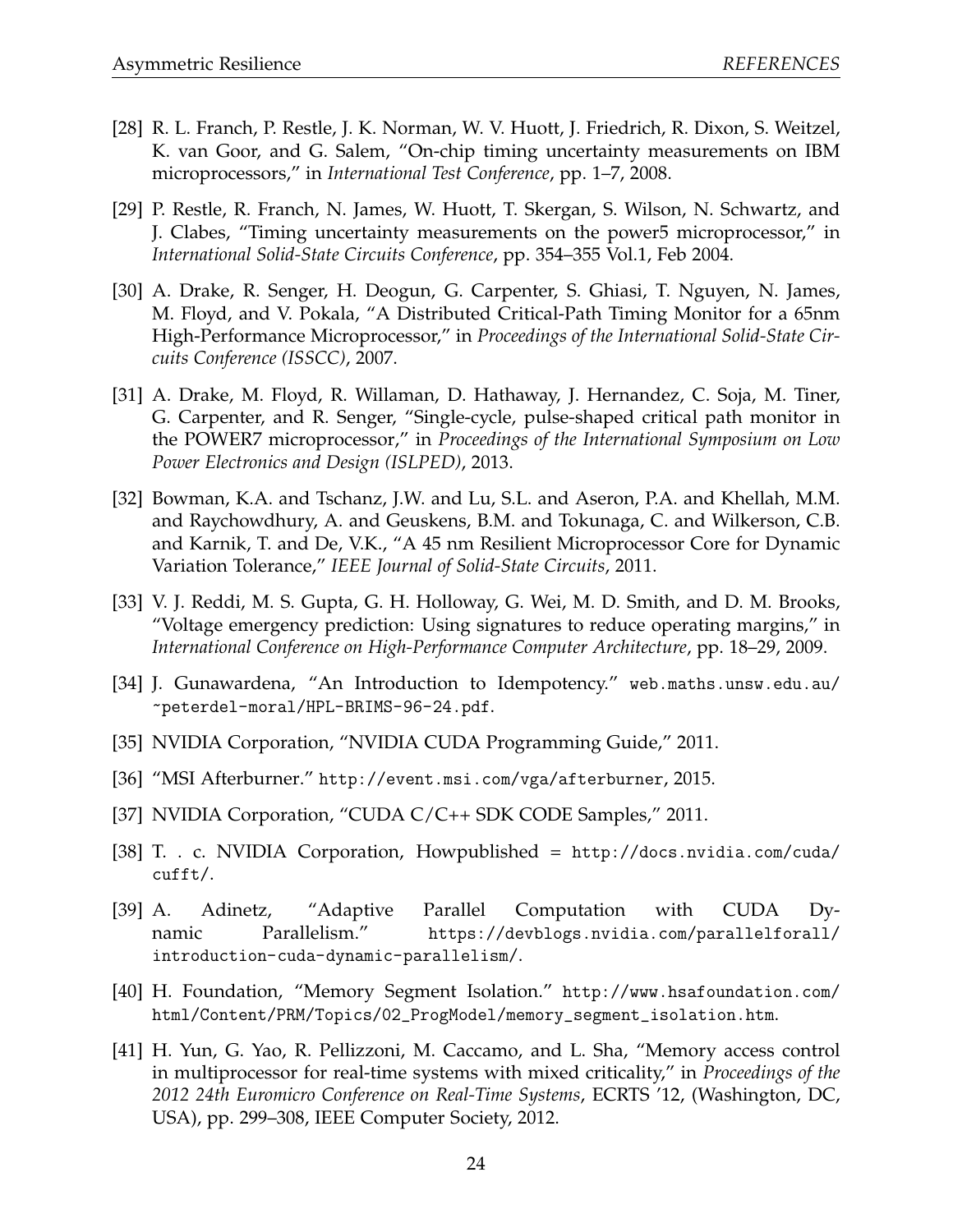- [42] R. B. Lee, P. C. S. Kwan, J. P. McGregor, J. Dwoskin, and Z. Wang, "Architecture for protecting critical secrets in microprocessors," in *Proceedings of the 32Nd Annual International Symposium on Computer Architecture*, ISCA '05, (Washington, DC, USA), pp. 2–13, IEEE Computer Society, 2005.
- [43] S. Jin and J. Huh, "Secure mmu: Architectural support for memory isolation among virtual machines," in *2011 IEEE/IFIP 41st International Conference on Dependable Systems and Networks Workshops (DSN-W)*, pp. 217–222, June 2011.
- [44] J. Chung, I. Lee, M. Sullivan, J. H. Ryoo, D. W. Kim, D. H. Yoon, L. Kaplan, and M. Erez, "Containment domains: A scalable, efficient, and flexible resilience scheme for exascale systems," in *Proceedings of the International Conference on High Performance Computing, Networking, Storage and Analysis*, SC '12, (Los Alamitos, CA, USA), pp. 58:1–58:11, IEEE Computer Society Press, 2012.
- [45] L. Leem, H. Cho, J. Bau, Q. A. Jacobson, and S. Mitra, "Ersa: Error resilient system architecture for probabilistic applications," in *2010 Design, Automation Test in Europe Conference Exhibition (DATE 2010)*, pp. 1560–1565, March 2010.
- [46] C. Oehmen and N. Multari, "Report on the First Meeting on Asymmetry in Resilience for Complex Cyber Systems," in *Asymmetry in Resilience*, September 2014.
- [47] R. Fernandez-Pascual, J. M. Garcia, M. E. Acacio, and J. Duato, "A low overhead fault tolerant coherence protocol for cmp architectures," in *2007 IEEE 13th International Symposium on High Performance Computer Architecture*, pp. 157–168, Feb 2007.
- [48] N. Madan and R. Balasubramonian, "Power efficient approaches to redundant multithreading," *IEEE Transactions on Parallel and Distributed Systems*, vol. 18, pp. 1066– 1079, Aug 2007.
- [49] L. Chen and Z. Zhang, "Memguard: A low cost and energy efficient design to support and enhance memory system reliability," in *2014 ACM/IEEE 41st International Symposium on Computer Architecture (ISCA)*, pp. 49–60, June 2014.
- [50] D. S. Khudia and S. Mahlke, "Harnessing soft computations for low-budget fault tolerance," in *2014 47th Annual IEEE/ACM International Symposium on Microarchitecture*, pp. 319–330, Dec 2014.
- [51] A. J. Peña, W. Bland, and P. Balaji, "Vocl-ft: Introducing techniques for efficient soft error coprocessor recovery," in *Proceedings of the International Conference for High Performance Computing, Networking, Storage and Analysis*, SC '15, (New York, NY, USA), pp. 71:1–71:12, ACM, 2015.
- [52] A. Rezaei, G. Coviello, C.-H. Li, S. Chakradhar, and F. Mueller, "Snapify: Capturing snapshots of offload applications on xeon phi manycore processors," in *Proceedings of the 23rd International Symposium on High-performance Parallel and Distributed Computing*, HPDC '14, (New York, NY, USA), pp. 1–12, ACM, 2014.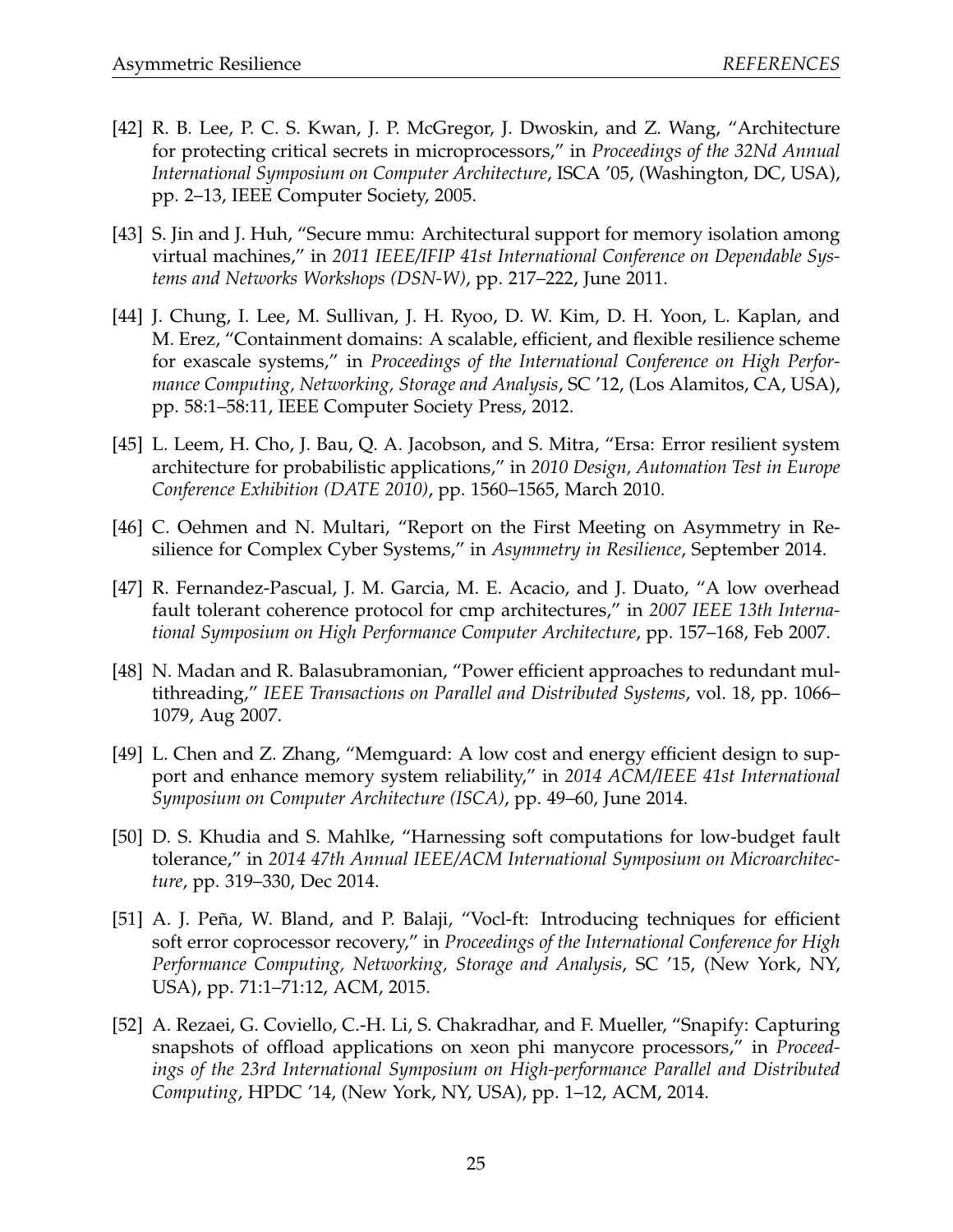- [53] M. de Kruijf and K. Sankaralingam, "Idempotent processor architecture," in *Proceedings of the 44th Annual IEEE/ACM International Symposium on Microarchitecture*, MICRO-44, (New York, NY, USA), pp. 140–151, ACM, 2011.
- [54] E. Krimer, P. Chiang, and M. Erez, "Lane decoupling for improving the timingerror resiliency of wide-simd architectures," in *Computer Architecture (ISCA), 2012 39th Annual International Symposium on*, pp. 237–248, June 2012.
- [55] H. Jeon and M. Annavaram, "Warped-dmr: Light-weight error detection for gpgpu," in *2012 45th Annual IEEE/ACM International Symposium on Microarchitecture*, pp. 37–47, Dec 2012.
- [56] M. A. Suleman, O. Mutlu, M. K. Qureshi, and Y. N. Patt, "Accelerating critical section execution with asymmetric multi-core architectures," in *Proceedings of the 14th International Conference on Architectural Support for Programming Languages and Operating Systems*, ASPLOS XIV, (New York, NY, USA), pp. 253–264, ACM, 2009.
- [57] M. D. Powell and T. N. Vijaykumar, "Pipeline damping: a microarchitectural technique to reduce inductive noise in supply voltage," in *Computer Architecture, 2003. Proceedings. 30th Annual International Symposium on*, pp. 72–83, June 2003.
- [58] M. D. Powell and T. N. Vijaykumar, "Pipeline Muffling and a Priori Current Ramping: Architectural Techniques to Reduce High-frequency Inductive Noise," in *Proc. of ISLPED*, 2003.
- [59] R. Joseph, D. Brooks, and M. Martonosi, "Control techniques to eliminate voltage emergencies in high performance processors," in *Proceedings of the International Symposium on High-Performance Computer Architecture (HPCA)*, 2003.
- [60] T. N. Miller, R. Thomas, X. Pan, and R. Teodorescu, "VRSync: Characterizing and eliminating synchronization-induced voltage emergencies in many-core processors," in *International Symposium on Computer Architecture*, pp. 249–260, 2012.
- [61] M. S. Gupta, J. L. Oatley, R. Joseph, G. Wei, and D. M. Brooks, "Understanding voltage variations in chip multiprocessors using a distributed power-delivery network," in *Design, Automation Test in Europe Conference*, pp. 624–629, 2007.
- [62] V. J. Reddi, S. Kanev, W. Kim, S. Campanoni, M. D. Smith, G. Wei, and D. M. Brooks, "Voltage smoothing: Characterizing and mitigating voltage noise in production processors via software-guided thread scheduling," in *International Symposium on Microarchitecture*, pp. 77–88, 2010.
- [63] R. Bertran, A. Buyuktosunoglu, P. Bose, T. J. Slegel, G. Salem, S. M. Carey, R. F. Rizzolo, and T. Strach, "Voltage noise in multi-core processors: Empirical characterization and optimization opportunities," in *International Symposium on Microarchitecture*, pp. 368–380, 2014.